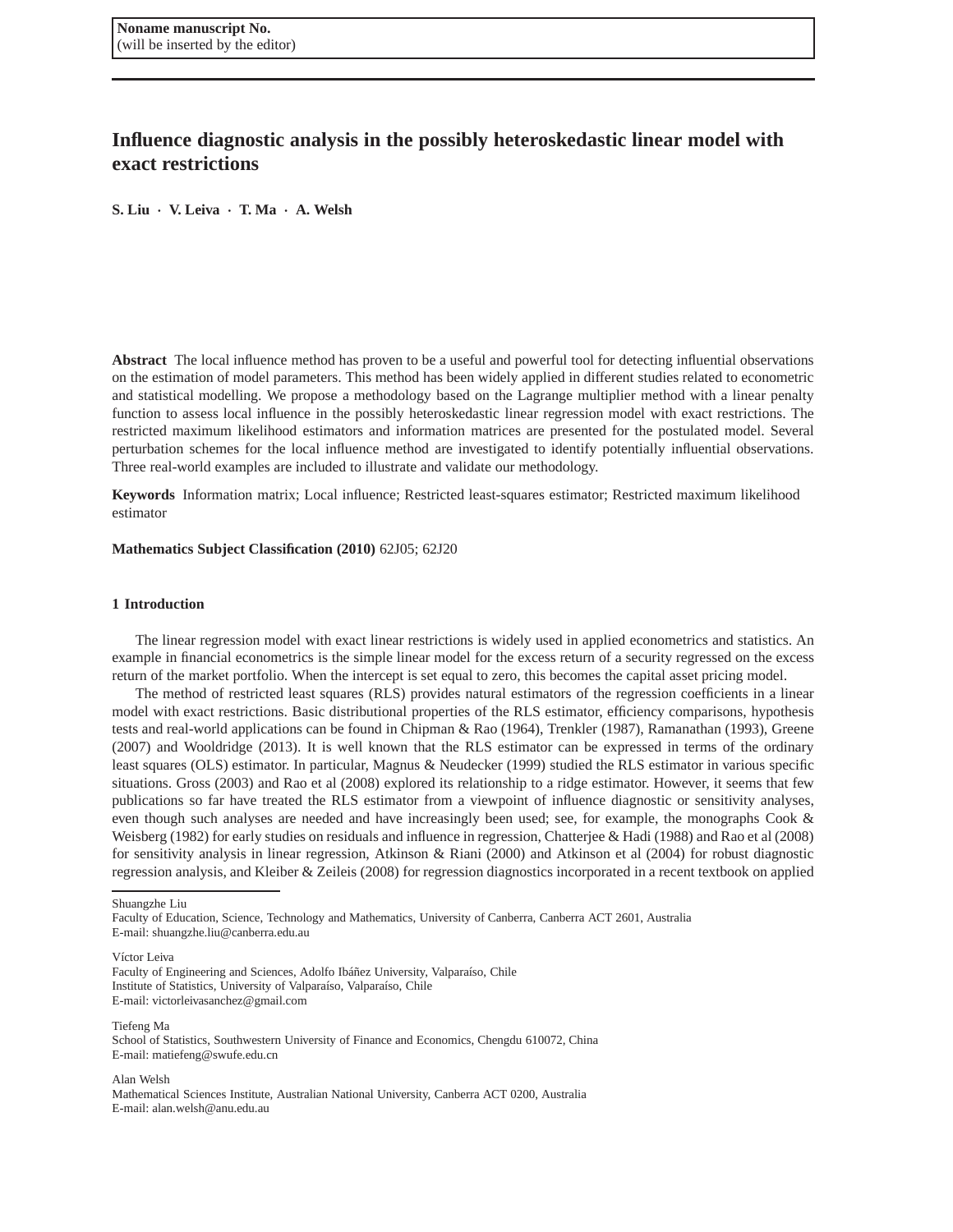econometrics. To our knowledge, only Liu & Neudecker (2007) provided a local sensitivity result for the RLS estimator. Two alternatives to the RLS method are the model reduction and Lagrange multiplier methods. As pointed out by Hocking (2003, p. 622), in the model reduction method it is difficult to assess the effect of adjoining restrictions due to the lack of a specific expression for the reduced model. The Lagrange multiplier method is more amenable to such theoretical developments. Therefore, in the present paper, our approach is based on this last method. We deal with the estimation and diagnostic issues in a systematic manner, which links the unique solution of the restricted maximum likelihood (RML) and RLS estimators to the local influence method both proven to be very useful in practice.

The local influence method was introduced by Cook (1986). Subsequently, alternative approaches were suggested by, for example, Billor & Loynes (1993, 1999), Poon & Poon (1999) and Shi & Huang (2011). Unlike case deletion methods, which can suffer from masking effects, the local influence method is a powerful tool for detecting observations that can be influential in the estimation of model parameters. It now becomes a general method for assessing the influence of local departures from model assumptions on maximum likelihood (ML) estimates. The local influence method is employed in several areas of applied econometrics and statistics. For example, there are a number of applications and studies in regression modelling and time series analysis; see Cook (1986), Galea et al. (1997), Liu (2000, 2002, 2004), Díaz-García et al (2003), Galea et al. (2008) and Shi & Chen (2008) for studies in linear regression and time series models, de Castro et al. (2007) and Galea & de Castro (2012) for heteroskedastic errors-in-variables models, Leiva et al (2007, 2014) for influence diagnostics with censored and uncensored data, Barros et al (2010) for a Tobit model and Paula et al (2012) for robust modelling applied to insurance data. In particular, the local influence method can play an important role in regression models involving restrictions. Paula (1993) used this method to handle the linear model with inequality restrictions; Cysneiros & Paula (2005) and Paula & Cysneiros (2010) considered parameter constraints in univariate symmetrical linear regression models; and Liu et al (2009) studied a normal linear model with stochastic linear restrictions.

The objective of this paper is to provide a methodology to assess local influence in the possibly heteroskedastic linear regression model with exact linear restrictions. While influence diagnostics were studied for the spherical linear model by Cook (1986) and the capital asset pricing model by Galea et al. (2008), no such studies have been carried out for the RLS estimator. Therefore, we fill this gap. In addition, heteroskedasticity is a classic issue that is widely encountered in practical situations; see, for example, Greene (2007) and Wooldridge (2013). It was investigated by de Castro et al. (2007) and Galea & de Castro (2012) in models with errors-in-variables, but not with linear restrictions. Furthermore, we present results which are relevant to but different from those considered by Cysneiros & Paula (2005), Liu & Neudecker (2007), Liu et al (2009) and Paula & Cysneiros (2010). We use the ML method under normality of the model errors to estimate the corresponding parameters with exact restrictions. We deal with not only the general linear model for spherical disturbances, corresponding to the univariate models studied by Cysneiros & Paula (2005) and Paula & Cysneiros (2010), but also the general linear model for non-spherical or heteroskedastic disturbances as an extension. Our approach is distinguished from the quadratic penalty function approach considered in Cysneiros & Paula (2005) and Paula & Cysneiros (2010) by the fact that we employ the Lagrange multiplier method with a linear penalty function, and that the RML estimators are closely related to the RLS or generalized least-squares (GLS) estimators. In addition, we introduce three global influence statistics and compare our local influence statistics with them.

Note that exact restrictions in the model often arise from past experience, economic or finance theory, or the area under study, whch must be treated as prior information. We treat such prior information as equivalent to the sample data, although we also allow the possibility that the linear restrictions on the coefficients are not really prior information, but are just a null hypothesis, proposed to simplify the relationship between the response variable (called response hereafter) and explanatory variables (called covariables hereafter).

The rest of the paper is organized as follows. In Sections 2 and 3, we propose methodology to assess local influence in the normal linear regression model with restrictions. Specifically, in Section 2, we formulate and discuss the model, RML estimation, the information matrix and inference. In Section 3, we describe the local influence method with different perturbation matrices, and two global influence statistics for comparison purposes. In Section 4, we illustrate and validate the proposed methodology with real-world data. In Section 5, we make some concluding remarks about this work. The technical proofs of our results are included in the Appendix.

# **2 Modelling and estimation**

In this section, we formulate the general linear regression model with restrictions in two cases: the first with spherical disturbances and the second with non-spherical disturbances. We then provide several estimators for the corresponding parameters, together with the information matrix for our formulation.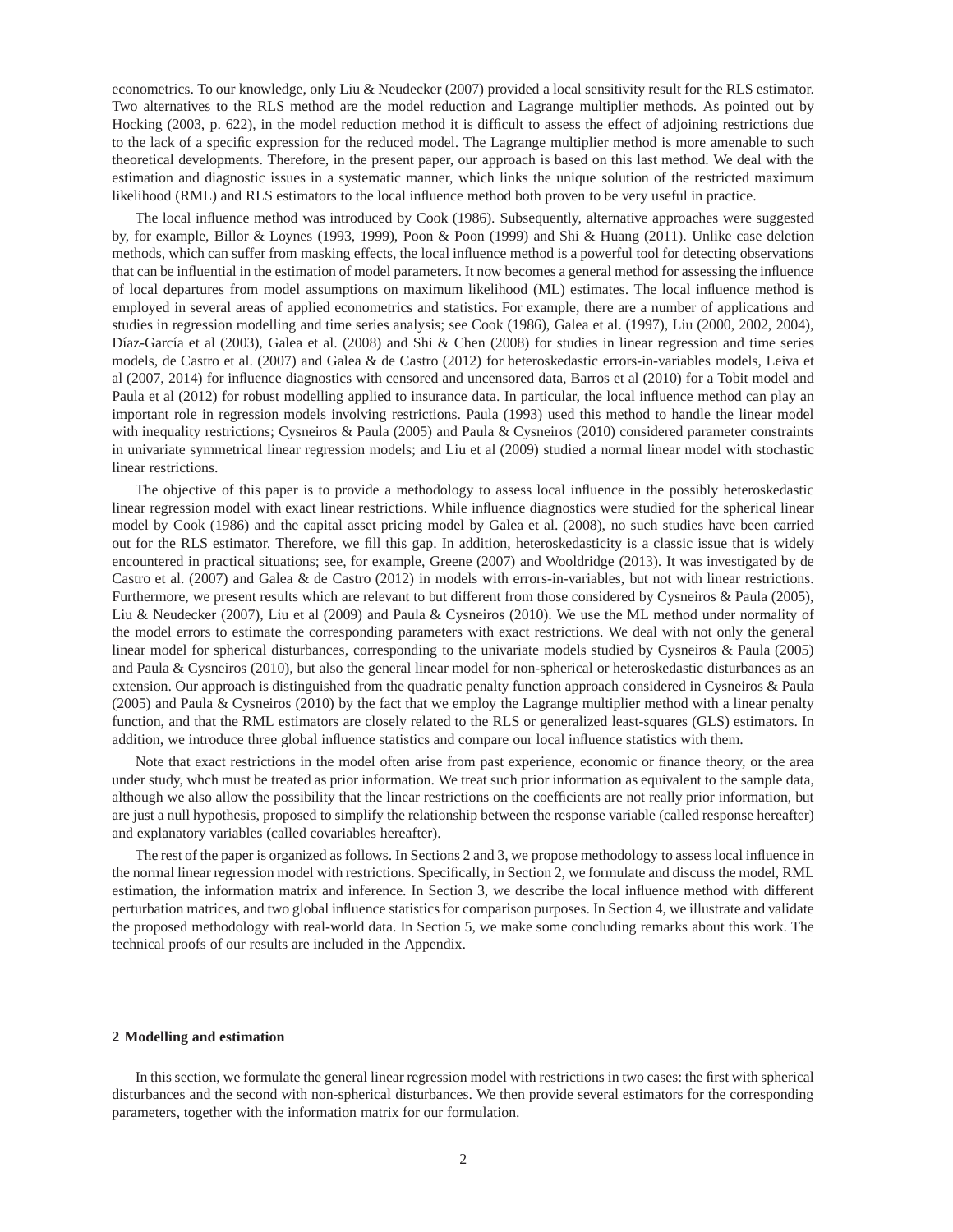#### 2.1 Formulation of the model

*Spherical disturbance* Consider the general linear regression model given by

$$
y = X\beta + u,\tag{1}
$$

where  $y = (Y_1, \ldots, Y_n)^\top$  is an  $n \times 1$  response vector, X is an  $n \times p$  known design matrix of rank p containing the values of the covariables,  $\beta$  is a  $p \times 1$  vector of unknown parameters to be estimated, and u is an  $n \times 1$  error vector with expectation  $E[u] = 0_{n \times 1}$  and variance-covariance matrix  $D[u] = \sigma^2 I_n$ . Here,  $0_{n \times 1}$  is an  $n \times 1$  zero vector,  $\sigma^2 > 0$ is an unknown parameter to be estimated and  $I_n$  is the  $n \times n$  identity matrix.

For the model given in (1), suppose we have prior information about  $\beta$  in the form of a set of q independent exact linear restrictions expressed as

$$
r = R\beta,\tag{2}
$$

where R is a  $q \times p$  known matrix of rank  $q \leq p$  and r is a  $q \times 1$  vector of known elements. The  $k \times 1$  parameter vector in the formulation given in (1) and (2) is  $\theta = (\beta^{\top}, \sigma^2)^{\top}$ , where  $k = p + 1$ .

*Non-spherical disturbance* To extend the spherical disturbance assumption for the model given in (1), we consider a groupwise heteroskedastic case. Without loss of generality, we split the data into two groups to correspond to the nonspherical disturbance by writing  $y = (y_1^\top, y_2^\top)^\top$ ,  $X = (X_1^\top, X_2^\top)^\top$  and  $u = (u_1^\top, u_2^\top)^\top$ , where  $n_1 + n_2 = n$ . We extend the model given in (1) by assuming the variance-covariance matrix  $D[u] = diag(\sigma_1^2 I_{n_1}, \sigma_2^2 I_{n_2}) = V$  (say), with  $\sigma_g^2 > 0$ , for  $g = 1, 2$ , and  $\sigma_1^2 \neq \sigma_2^2$  (non-spherical or heteroskedastic case). We assume the same prior information about  $\beta$  as in (2). The  $k \times 1$  parameter vector is now  $\theta_{\rm G} = (\beta^{\top}, \sigma_1^2, \sigma_2^2)^{\top}$ , where  $k = p + 2$ .

# 2.2 Estimation

*Spherical disturbance* The RLS estimators of the elements of the parameter vector  $\theta$  in the formulation (1) and (2) are well-known to be

$$
\hat{\beta}_{\text{RLS}} = \boldsymbol{b} - (\boldsymbol{X}^\top \boldsymbol{X})^{-1} \boldsymbol{R}^\top [\boldsymbol{R} (\boldsymbol{X}^\top \boldsymbol{X})^{-1} \boldsymbol{R}^\top]^{-1} (\boldsymbol{R} \boldsymbol{b} - \boldsymbol{r}), \tag{3}
$$

$$
\hat{\sigma}_{\text{RLS}}^2 = \frac{(\boldsymbol{y} - \boldsymbol{X}\hat{\beta}_{\text{RLS}})^\top(\boldsymbol{y} - \boldsymbol{X}\hat{\beta}_{\text{RLS}})}{n - p + q},
$$
\n(4)

where  $b = (X^{\top}X)^{-1}X^{\top}y$  is the (unrestricted) OLS estimator of  $\beta$ .

If we add the normality assumption  $u \sim N_n(0_{n \times 1}, \sigma^2 I_n)$  to the formulation given in (1) and (2), we can use the ML method to estimate  $\theta$ . In this case, the log-likelihood function for  $\theta$  to be optimised subject to the restriction  $r = R\beta$  (called the restricted log-likelihood function) is given by

$$
\ell = \ell(\boldsymbol{\theta}) = -\frac{n}{2}\log(2\pi) - \frac{n}{2}\log(\sigma^2) - \frac{1}{2\sigma^2}(\boldsymbol{y} - \boldsymbol{X}\boldsymbol{\beta})^\top(\boldsymbol{y} - \boldsymbol{X}\boldsymbol{\beta}) - \boldsymbol{\lambda}^\top(\boldsymbol{R}\boldsymbol{\beta} - \boldsymbol{r}),
$$
\n(5)

where  $\lambda$  is the  $q \times 1$  vector of Lagrange multipliers. In order to obtain the RML estimator, we use matrix calculus to take the differential of  $\ell$  given in (5) with respect to  $\beta$  and  $\sigma^2$  and equate it to  $\mathbf{0}_{k \times 1}$ . We get

$$
\hat{\lambda} = \frac{[\boldsymbol{R}(\boldsymbol{X}^\top\boldsymbol{X})^{-1}\boldsymbol{R}^\top]^{-1}(\boldsymbol{Rb}-\boldsymbol{r})}{\hat{\sigma}^2}
$$

and then the corresponding RML estimators are

$$
\hat{\beta} = b - (X^\top X)^{-1} R^\top [R(X^\top X)^{-1} R^\top]^{-1} (Rb - r),\tag{6}
$$

$$
\hat{\sigma}^2 = \frac{(\mathbf{y} - \mathbf{X}\hat{\boldsymbol{\beta}})^{\top}(\mathbf{y} - \mathbf{X}\hat{\boldsymbol{\beta}})}{n},\tag{7}
$$

where  $b$  is defined in  $(3)$ .

Rao et al (2008) noted that the RML and RLS estimators of  $\beta$  given in (3) and (6) are the same, but those for  $\sigma^2$ given in (4) and (7) are not the same. They considered a special case with exact knowledge of a subvector and stepwise inclusion of exact linear restrictions. From (6) we obtain

$$
\begin{aligned} \mathcal{E}(\hat{\beta}) &= \beta, \\ \mathcal{D}(\hat{\beta}) &= \sigma^2 \left[ (\boldsymbol{X}^\top \boldsymbol{X})^{-1} - (\boldsymbol{X}^\top \boldsymbol{X})^{-1} \boldsymbol{R}^\top [\boldsymbol{R} (\boldsymbol{X}^\top \boldsymbol{X})^{-1} \boldsymbol{R}^\top]^{-1} \boldsymbol{R}^\top (\boldsymbol{X}^\top \boldsymbol{X})^{-1} \right]. \end{aligned} \tag{8}
$$

 $\mathrm{D}(\hat{\boldsymbol{\beta}}) = \boldsymbol{\sigma}^2[(\boldsymbol{X}^\top\boldsymbol{X})]$  $\mathbf{A}^{-1} - (\mathbf{X}^\top \mathbf{X})^{-1} \mathbf{R}^\top [\mathbf{R} (\mathbf{X}^\top \mathbf{X})^{-1} \mathbf{R}^\top]^{-1} \mathbf{R}^\top (\mathbf{X}^\top \mathbf{X})^{-1}$ 

Note from (8) and (9) that  $\hat{\beta}$  is unbiased and more efficient than b, which has variance  $\sigma^2 (X^\top X)^{-1}$ .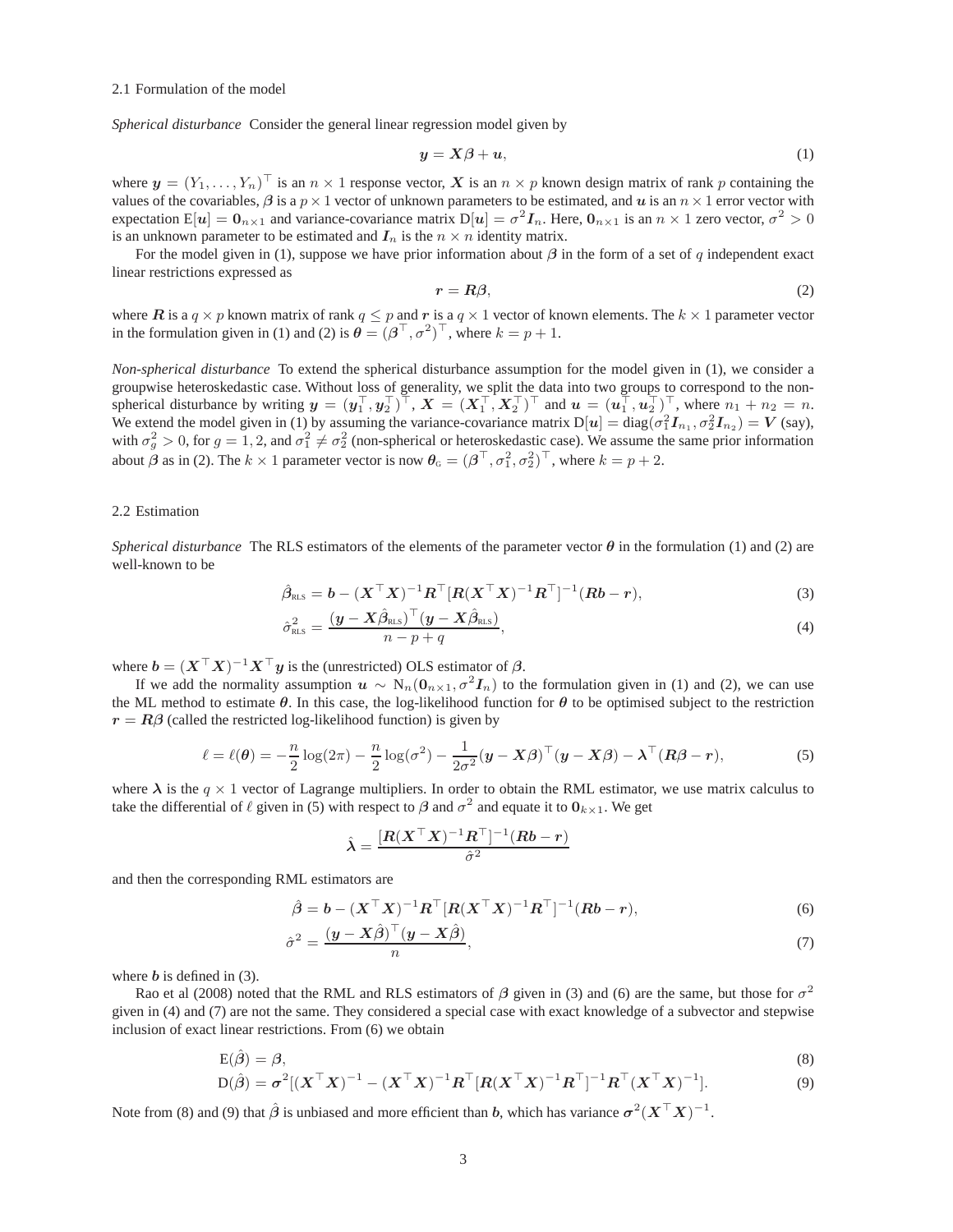*Non-spherical disturbance* In this case, the restricted log-likelihood function for  $\theta_{\rm G}$  is given by

$$
\ell(\boldsymbol{\theta}_G) = -\frac{n}{2}\log(2\pi) - \sum_{g=1}^2 \frac{n_g}{2}\log(\sigma_g^2) - \sum_{g=1}^2 \frac{1}{2\sigma_g^2}(\boldsymbol{y}_g - \boldsymbol{X}_g\boldsymbol{\beta})^\top(\boldsymbol{y}_g - \boldsymbol{X}_g\boldsymbol{\beta}) - \boldsymbol{\lambda}^\top(\boldsymbol{R}\boldsymbol{\beta} - \boldsymbol{r}),\qquad(10)
$$

where  $\lambda$  is again the  $q \times 1$  vector of Lagrange multipliers. We use the same matrix calculus to find the RML estimators under groupwise heteroskedasticity, obtaining

$$
\hat{\beta}_G = b_G - (X^{\top} \hat{V}^{-1} X)^{-1} R^{\top} [R (X^{\top} \hat{V}^{-1} X)^{-1} R^{\top}]^{-1} (R b_G - r),
$$
\n(11)

$$
\hat{\sigma}_g^2 = \frac{(\mathbf{y}_g - \mathbf{X}_g \hat{\beta}_G)^\top (\mathbf{y}_g - \mathbf{X}_g \hat{\beta}_G)}{n_g}, \ g = 1, 2,
$$
\n(12)

where  $b_{\text{\tiny G}} = (X^{\top}\hat{V}^{-1}X)^{-1}X^{\top}\hat{V}^{-1}y$  is the GLS estimator of  $\beta$  with  $\hat{V} = \text{diag}(\hat{\sigma}_1^2 I_{n_1}, \hat{\sigma}_2^2 I_{n_2})$ .

From the formulas given in (11) and (12), we need to calculate the RML estimates iteratively. We can employ a procedure starting with the OLS estimate b and then iterating between  $\hat{V}$  and  $\hat{B}_{G}$ . Under the usual assumptions, when the restrictions  $Rb_G = r$  are true, in large samples the distribution of  $\hat{\beta}_G$  can be approximated by a normal distribution with mean  $\beta$  and a variance matrix which is consistently estimated by

$$
(\boldsymbol X^\top \hat{\boldsymbol V}^{-1} \boldsymbol X)^{-1} - (\boldsymbol X^\top \hat{\boldsymbol V}^{-1} \boldsymbol X)^{-1} \boldsymbol R^\top [\boldsymbol R (\boldsymbol X^\top \hat{\boldsymbol V}^{-1} \boldsymbol X)^{-1} \boldsymbol R^\top]^{-1} \boldsymbol R (\boldsymbol X^\top \hat{\boldsymbol V}^{-1} \boldsymbol X)^{-1}.
$$

For further ideas with examples and relevant asymptotic results, see, for example, Efron & Hinkley (1978), Judge et al (1988) and Greene (2007). By assuming  $\sigma_1^2 = \sigma_2^2$ , we note that the results given in (11) and (12) reduce to the RML estimators for  $\beta$  given in (6) and for  $\sigma^2$  given in (7). When V in (11) is known, we obtain

$$
E(\hat{\beta}_G) = \beta,
$$
  
 
$$
D(\hat{\beta}_G) = (X^{\top}V^{-1}X)^{-1} - (X^{\top}V^{-1}X)^{-1}R^{\top}[R(X^{\top}V^{-1}X)^{-1}R^{\top}]^{-1}R(X^{\top}V^{-1}X)^{-1}.
$$

#### 2.3 Information matrices

*Spherical disturbance* Using the Hessian matrix derived in Appendix A and given by

$$
H(\theta) = -\begin{pmatrix} \frac{1}{\sigma^2} X^{\top} X & \frac{1}{\sigma^4} X^{\top} (y - X\beta) \\ \frac{1}{\sigma^4} (y - X\beta)^{\top} X & -\frac{n}{2\sigma^4} + \frac{1}{\sigma^6} (y - X\beta)^{\top} (y - X\beta) \end{pmatrix},
$$
(13)

we obtain the expected Fisher information matrix given by

$$
I(\theta) = \begin{pmatrix} \frac{1}{\sigma^2} \mathbf{X}^\top \mathbf{X} & 0 \\ 0 & \frac{n}{2\sigma^4} \end{pmatrix}.
$$

The observed Fisher information matrix is  $J(\hat{\theta}) = -H(\hat{\theta}) = I(\hat{\theta})$ .

*Non-spherical disturbance* In this case, the Hessian matrix is obtained as

$$
H(\theta_{\mathrm{G}}) = -\begin{pmatrix} h_{\beta\beta} & h_{\beta\sigma_1^2} & h_{\beta\sigma_2^2} \\ h_{\beta\sigma_1^2}^{\top} & h_{\sigma_1^2\sigma_1^2} & h_{\sigma_1^2\sigma_2^2} \\ h_{\beta\sigma_2^2}^{\top} & h_{\sigma_1^2\sigma_2^2}^{\top} & h_{\sigma_2^2\sigma_2^2} \end{pmatrix},
$$
\n(14)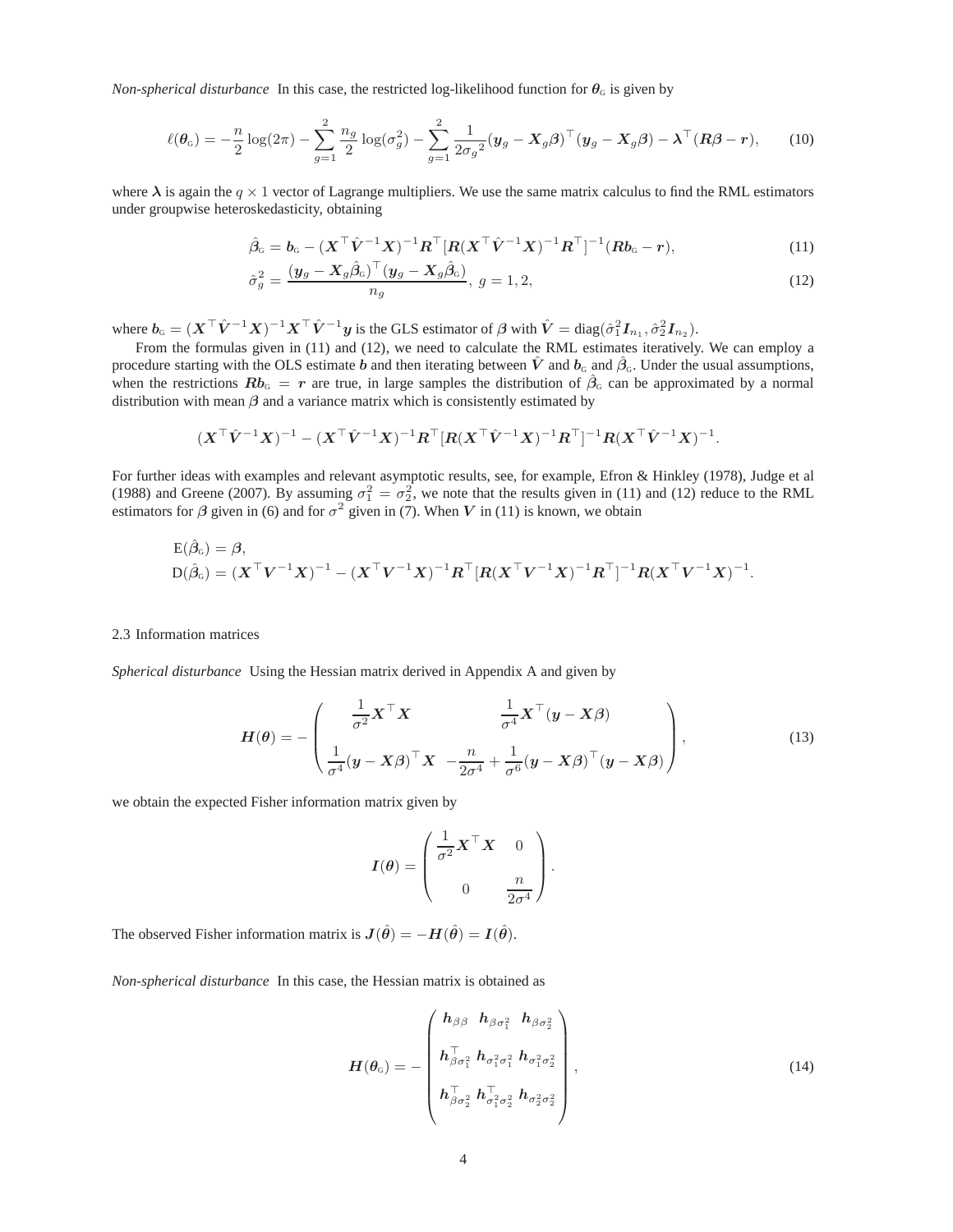where

$$
h_{\beta\beta} = X^{\top}V^{-1}X = \frac{1}{\sigma_1^2}X_1^{\top}X_1 + \frac{1}{\sigma_2^2}X_2^{\top}X_2,
$$
  
\n
$$
h_{\beta\sigma_1^2} = \frac{1}{\sigma_1^4}X_1^{\top}(y_1 - X_1\beta),
$$
  
\n
$$
h_{\beta\sigma_2^2} = \frac{1}{\sigma_2^4}X_2^{\top}(y_2 - X_2\beta),
$$
  
\n
$$
h_{\sigma_1^2\sigma_1^2} = -\frac{n_1}{2\sigma_1^4} + \frac{1}{\sigma_1^6}(y_1 - X_1\beta)^{\top}(y_1 - X_1\beta),
$$
  
\n
$$
h_{\sigma_1^2\sigma_2^2} = 0,
$$
  
\n
$$
h_{\sigma_2^2\sigma_2^2} = -\frac{n_2}{2\sigma_2^4} + \frac{1}{\sigma_2^6}(y_2 - X_2\beta)^{\top}(y_2 - X_2\beta).
$$

Then, the corresponding expected Fisher information matrix is given by

$$
I(\theta_{\text{o}}) = \begin{pmatrix} X^{\top} V^{-1} X & 0 & 0 \\ & & \frac{n_1}{2\sigma_1^4} & 0 \\ & & & \frac{n_2}{2\sigma_2^4} \end{pmatrix}
$$

and we have  $J(\hat{\theta}_{G}) = -H(\hat{\theta}_{G}) = I(\hat{\theta}_{G}).$ 

# **3 Influence diagnostics**

In this section, we present the local influence method, the perturbation matrices for some different schemes, and then three global influence measures.

#### 3.1 Local influence

Let  $\ell(\theta)$  be the log-likelihood function for the model given in (1) and (2), which we call the postulated or nonperturbed model. Here  $\theta$  is the  $k \times 1$  unknown parameter vector to be estimated and we denote its ML estimator by  $\hat{\theta}$ . Let  $w = (w_1, \dots, w_m)^\top$  denote an  $m \times 1$  perturbed vector and  $\Omega$  an open set of relevant perturbations such that  $w \in \Omega$ . Then, let  $\ell(\theta|w) = \ell_w$  be the log-likelihood function for the perturbed model and  $\hat{\theta}_w$  be the corresponding ML estimator of  $\theta$ . Let  $w_0 \in \Omega$  denote an  $m \times 1$  non-perturbed vector with  $w_0 = (0, \ldots, 0)^\top$ , or  $w_0 = (1, \ldots, 1)^\top$ , or even a third choice, depending on the context, such that  $\ell(\theta) = \ell(\theta | w_0)$ . Suppose that  $\ell(\theta | w)$  is twice continuously differentiable in a neighborhood of  $(\hat{\theta}, w_0)$ . We are interested in comparing the parameter estimates  $\hat{\theta}$  and  $\hat{\theta}_w$  using the idea of local influence to detect how the inference is affected by the perturbation. Specifically, in the Cook local influence method, the likelihood displacement (LD) is given by

$$
LD(\boldsymbol{w}) = 2(\ell(\hat{\boldsymbol{\theta}}) - \ell(\hat{\boldsymbol{\theta}}_{\boldsymbol{w}})),
$$

which can be used to assess the influence of the perturbation w. Here, large values of  $LD(w)$  indicate that  $\theta$  and  $\theta_w$ differ considerably in relation to the contours of the non-perturbed log-likelihood function  $\ell(\theta)$ . The idea is based on studying the local behaviour of  $LD(w)$  and the normal curvature  $C_l$  in a unit-length direction vector l, where  $||l|| = 1$ . According to Cook (1986), the normal curvature is given by  $C_l = 2|l^{\top}F(\theta)l|$ . The maximum curvature  $C_{\text{max}}$  and the corresponding direction vector  $l_{\text{max}}$  may reveal those observations that exercise more influence on LD(w), where  $C_{\text{max}} = \max_{||l||=1} C_l$ . To examine the magnitude of influence, it is useful to have a benchmark value for  $C_{\text{max}}$  and for the elements of  $l_{\text{max}}$ . For  $C_{\text{max}}$ , 2 or a q-value measure suggested by Shi & Huang (2011) can be used. For example, when the  $q$ -value is greater than 2, we can say the associated direction vector is significant for detecting influential observations. For the elements of  $l_{\text{max}}$ , Poon & Poon (1999) suggested  $1/\sqrt{n}$  and Shi & Huang (2011) noted  $2/\sqrt{n}$  can be more reasonable, where  $n$  is the sample size. In our case, we consider as influential those observations with absolute values of  $l_{\max}$  exceeding  $2/\sqrt{n}$ . To find  $C_{\max}$  and  $l_{\max}$ , we need to calculate the  $m \times m$  matrix  $F(\theta)$  defined by

$$
F(\theta) = -\Delta(\theta)^{\top} H(\theta)^{-1} \Delta(\theta), \qquad (15)
$$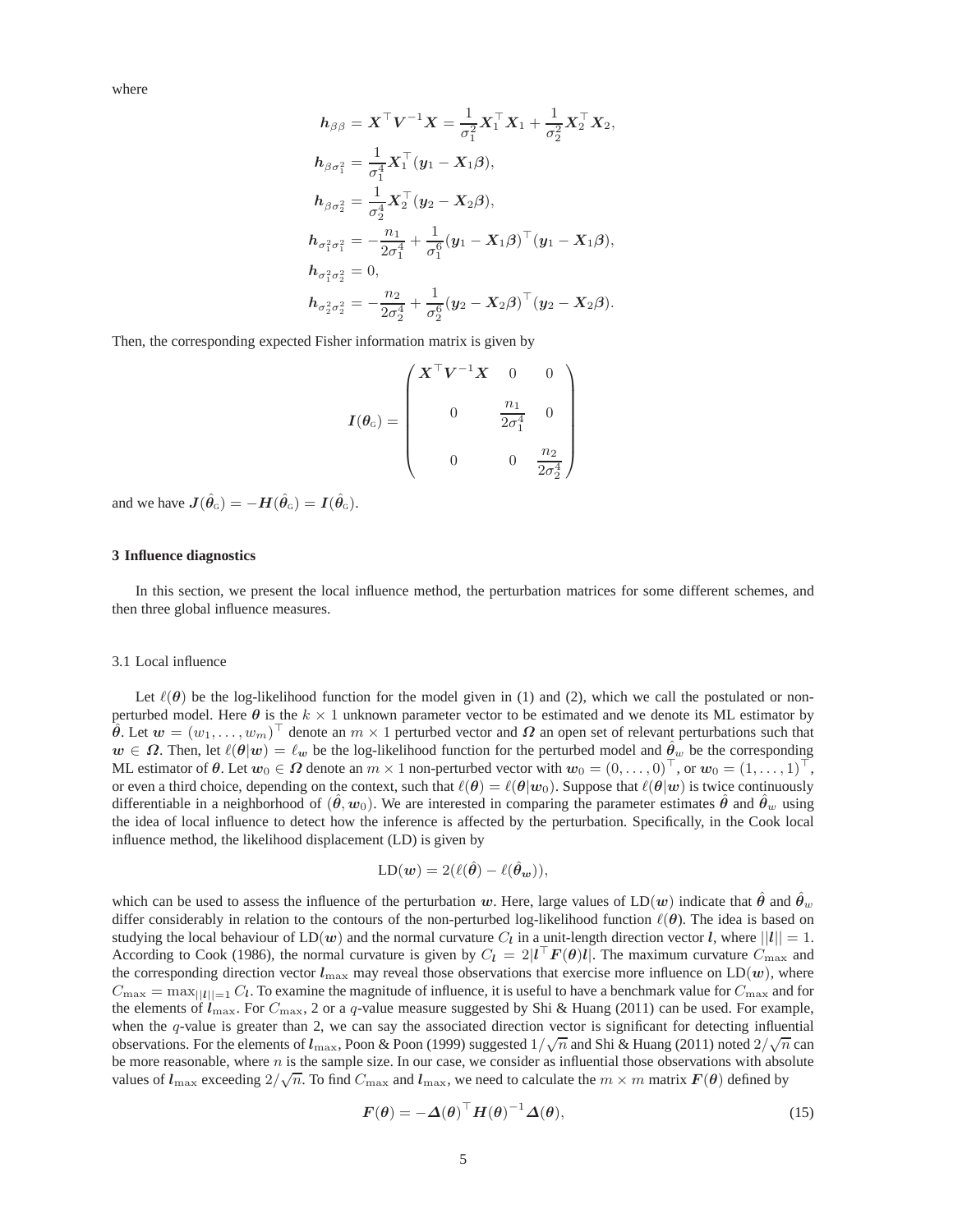where  $\Delta(\theta)$  is a  $p \times m$  matrix for the perturbed model (perturbation matrix), which must be obtained from  $d_{\theta w}^2 \ell_w$  and evaluated at  $\theta = \hat{\theta}$  and  $w = w_0$ . Here,  $H(\theta)$  is obtained from (13) or (14). In order to detect local influence, one or both of the following two options can be considered:

- (i) The vector  $\boldsymbol{f} = (F_{11}, \ldots, F_{nn})^\top$ , where  $F_{ii}$  is the *i*th diagonal element of  $\boldsymbol{F}(\boldsymbol{\theta})$  given in (15), for  $i = 1, \ldots, n$ . Clearly,  $F_{ii}$  indicates the possible impact of the perturbation of the *i*th observation on the RML estimates of the model parameters. We consider the *i*th case as outstanding if  $F_{ii} \geq 2\overline{F}$ , similar to  $C_i \geq 2\overline{C}$ , where  $C_i$  is the *i*th total local influence corresponding to  $F_{ii}$ , and  $\overline{C} = \frac{1}{n} \sum_{i=1}^{n} C_i$  is as given in, for example, Leiva et al (2007) and Paula & Cysneiros (2010).
- (ii) The vector  $l_{\text{max}}$ , which is the eigenvector associated with the largest eigenvalue  $C_{\text{max}}$  of  $\mathbf{F}(\theta)$ ; see Cook (1986), Leiva et al (2007), Liu et al (2009) and Paula et al (2012). Large absolute values of those elements of  $l_{\rm max}$ , that is, those greater than  $2/\sqrt{n}$ , indicate the corresponding observations to be influential.

### 3.2 Perturbation matrices

#### *3.2.1 Model perturbation*

*Spherical disturbance* We replace the normal distribution in (1) and (2) by  $u_w \sim N_n(0_{n \times 1}, \sigma^2 W^{-1})$ , where  $W =$  $diag(w_1, \ldots, w_n)$  is an  $n \times n$  diagonal matrix with its elements  $w_i$  being the perturbations or weights and  $W_0$ diag(1,..., 1) is the  $n \times n$  identity matrix for non-perturbed values, with  $i = 1, \ldots, n$ . We also use vec $W = Sw$ , where S is the  $n^2 \times n$  selection matrix,  $w = (w_1, \dots, w_n)^\top$  and vec $W$  is the vectorization of  $W$ ; see Neudecker et al (1995) and Liu et al (2014). In this perturbation scheme, the relevant part of the log-likelihood function subject to the restriction  $r = R\beta$  is given by

$$
\ell_{\mathbf{w}_1}(\boldsymbol{\theta}) = -\frac{n}{2}\log(\sigma^2) + \frac{1}{2}\log(|W|) - \frac{1}{2\sigma^2}(\mathbf{y} - \mathbf{X}\boldsymbol{\beta})^\top \mathbf{W}(\mathbf{y} - \mathbf{X}\boldsymbol{\beta}) - \boldsymbol{\lambda}^\top (\mathbf{R}\boldsymbol{\beta} - \mathbf{r}).
$$
 (16)

Using the differential of  $\ell_{w_1}(\theta)$  given in (16) with respect to  $\theta$  detailed in Appendix B, we obtain  $\Delta(\hat{\theta})$  defined in (15) as

$$
\boldsymbol{\Delta}(\hat{\boldsymbol{\theta}}) = \left(\frac{\frac{1}{\hat{\sigma^2}}((\boldsymbol{y}-\boldsymbol{X}\hat{\boldsymbol{\beta}})^\top \otimes \boldsymbol{X}^\top)\boldsymbol{S}}{\frac{1}{2\hat{\sigma^4}}((\boldsymbol{y}-\boldsymbol{X}\hat{\boldsymbol{\beta}})^\top \otimes (\boldsymbol{y}-\boldsymbol{X}\hat{\boldsymbol{\beta}})^\top)\boldsymbol{S}}\right),
$$

where ⊗ is the Kronecker product.

*Non-spherical disturbance* In this case, the relevant part of the log-likelihood function subject to the restriction  $r = R\beta$ is given by

$$
\ell(\boldsymbol{\theta}_G) = -\sum_{g=1}^2 \frac{n_g}{2} \log(\sigma_g^2) + \frac{1}{2} \log(|W|) - \sum_{g=1}^2 \frac{1}{2\sigma_g^2} (\boldsymbol{y}_g - \boldsymbol{X}_g \boldsymbol{\beta})^\top \boldsymbol{W}_g (\boldsymbol{y}_g - \boldsymbol{X}_g \boldsymbol{\beta}) - \boldsymbol{\lambda}^\top (\boldsymbol{R}\boldsymbol{\beta} - \boldsymbol{r}).
$$

We use again matrix calculus to get

$$
\boldsymbol{\Delta}(\hat{\theta_\mathrm{G}}) = \begin{pmatrix} \frac{1}{\sigma_1^2}((y_1 - X_1\hat{\beta}_\mathrm{G})^\top \otimes X_1^\top)S_1 & \frac{1}{\sigma_2^2}((y_2 - X_2\hat{\beta}_\mathrm{G})^\top \otimes X_2^\top)S_2 \\[1.5ex] \frac{1}{2\sigma_1^4}((y_1 - X_1\hat{\beta}_\mathrm{G})^\top \otimes (y_1 - X_1\hat{\beta}_\mathrm{G})^\top)S_1 & 0 \\[1.5ex] 0 & \frac{1}{2\sigma_2^4}((y_2 - X_2\hat{\beta}_\mathrm{G})^\top \otimes (y_2 - X_2\hat{\beta}_\mathrm{G})^\top)S_2 \end{pmatrix},
$$

where  $S_g$  is the  $n_g^2 \times n_g$  selection matrix, for  $g = 1, 2$ .

# *3.2.2 Response perturbation*

*Spherical disturbance* We replace the assumption of normality by  $u_w \sim N_n(0_{n \times 1}, \sigma^2 I_n)$ , where  $u_w = y + w - X\beta$ is based on  $y + w$  instead of y given in (1),  $w = (w_1, \dots, w_n)^\top$  is an  $n \times 1$  perturbed vector, and  $w_0 = (0, \dots, 0)^\top$ is an  $n \times 1$  non-perturbed vector. In this perturbation scheme, the relevant part of the log-likelihood function subject to the restriction  $r = R\beta$  is given by

$$
\ell_{\mathbf{w}_2}(\boldsymbol{\theta}) = -\frac{n}{2}\log(\sigma^2) - \frac{1}{2\sigma^2}(\mathbf{y} + \mathbf{w} - \mathbf{X}\boldsymbol{\beta})^\top(\mathbf{y} + \mathbf{w} - \mathbf{X}\boldsymbol{\beta}) - \boldsymbol{\lambda}^\top(\mathbf{R}\boldsymbol{\beta} - \mathbf{r}).
$$
 (17)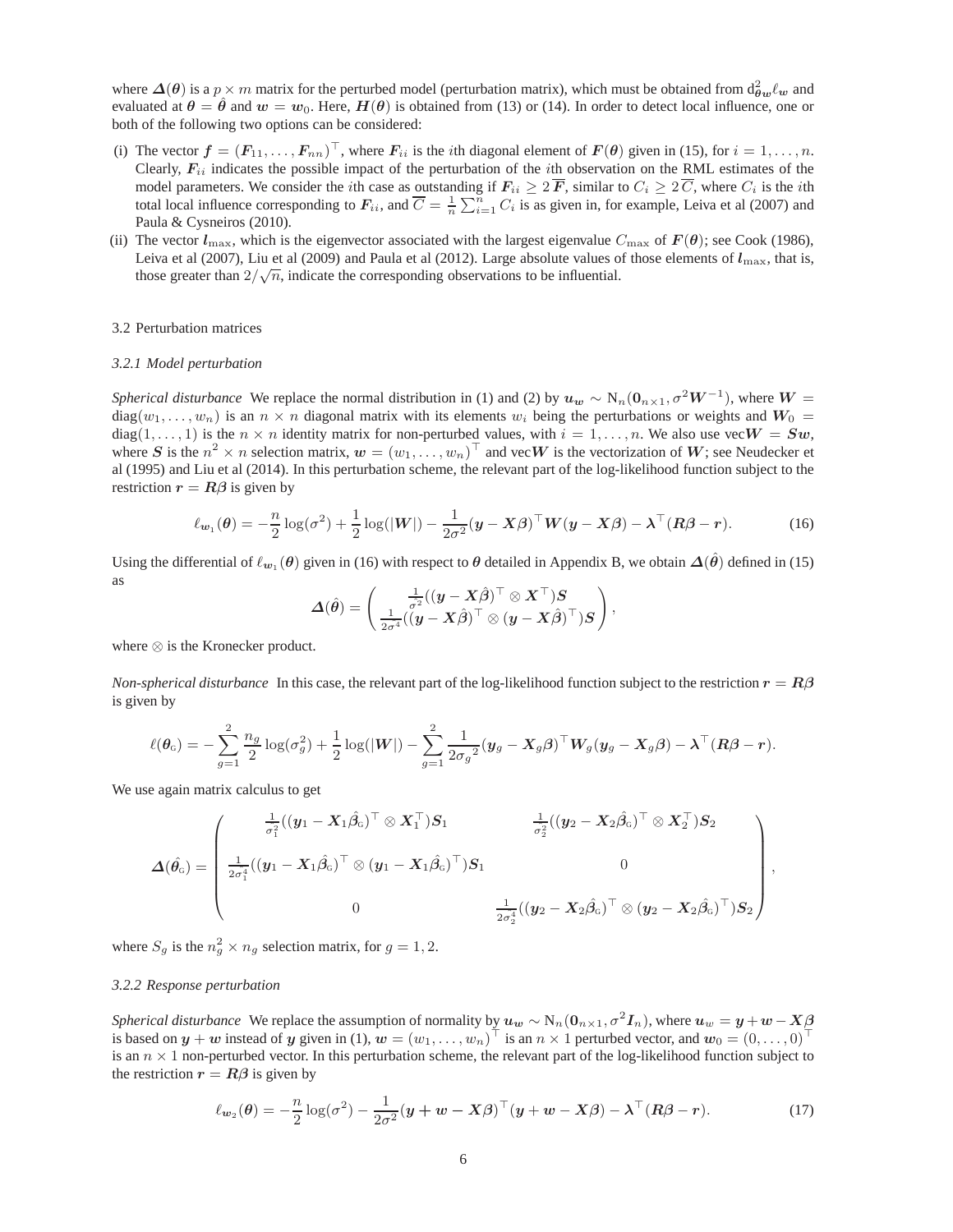Taking the differential of  $\ell_{w_2}(\theta)$  given in (17) with respect to  $\theta$  as detailed in Appendix B, we get

$$
\boldsymbol{\varDelta}(\hat{\boldsymbol{\theta}}) = \begin{pmatrix} \frac{1}{\hat{\sigma^2}} \boldsymbol{X}^\top \\ \frac{1}{\hat{\sigma^4}} (\boldsymbol{y} - \boldsymbol{X}\hat{\boldsymbol{\beta}})^\top \end{pmatrix}.
$$

*Non-spherical disturbance* In this case, the relevant part of the log-likelihood function subject to the restriction  $r = R\beta$ is given by

$$
\ell(\boldsymbol{\theta}_G) = -\sum_{g=1}^2 \frac{n_g}{2} \log(\sigma_g^2) - \sum_{g=1}^2 \frac{1}{2\sigma_g^2} (\boldsymbol{y}_g + \boldsymbol{w}_g - \boldsymbol{X}_g \boldsymbol{\beta})^\top (\boldsymbol{y}_g + \boldsymbol{w}_g - \boldsymbol{X}_g \boldsymbol{\beta}) - \boldsymbol{\lambda}^\top (\boldsymbol{R}\boldsymbol{\beta} - \boldsymbol{r}).
$$

By using matrix calculus, we get

$$
\boldsymbol{\varDelta}(\hat{\boldsymbol{\theta}_\mathrm{G}})=\begin{pmatrix} \frac{\frac{1}{\sigma_1^2}\boldsymbol{X}_1^\top}{\frac{1}{\sigma_1^2}} & \frac{\frac{1}{\sigma_2^2}\boldsymbol{X}_2^\top}{\frac{1}{\sigma_2^2}} \\[1em] \frac{\frac{1}{\sigma_1^4}(\boldsymbol{y}_1-\boldsymbol{X}_1\hat{\boldsymbol{\beta}_\mathrm{G}})^\top}{0} & 0 \\[1em] 0 & \frac{1}{\sigma_2^4}(\boldsymbol{y}_2-\boldsymbol{X}_2\hat{\boldsymbol{\beta}_\mathrm{G}})^\top \end{pmatrix}.
$$

# *3.2.3 Covariable perturbation*

*Spherical disturbance* We now assume  $u_w \sim N_n(0_{n \times 1}, \sigma^2 I_n)$ , where  $u_w = y - (X + WA)\beta$  is based on  $X + WA$ instead of X given in (1), with W being an  $n \times p$  perturbed matrix,  $W_0 = 0$  an  $n \times p$  non-perturbed matrix,  $A =$  $diag(a_1, \ldots, a_p)$  a  $p \times p$  diagonal matrix, and  $a_j$  the standard deviation of  $x_j$  corresponding to the jth column of X, for  $j = 1, \ldots, p$ . In this perturbation scheme, the relevant part of the log-likelihood function subject to the restriction  $r = R\beta$  is given by

$$
\ell_{\mathbf{w}_3}(\boldsymbol{\theta}) = -\frac{n}{2}\log(\sigma^2) - \frac{1}{2\sigma^2}(\mathbf{y} - (\mathbf{X} + \mathbf{W}\mathbf{A})\boldsymbol{\beta})^\top(\mathbf{y} - (\mathbf{X} + \mathbf{W}\mathbf{A})\boldsymbol{\beta}) - \boldsymbol{\lambda}^\top(\mathbf{R}\boldsymbol{\beta} - \mathbf{r}).
$$
 (18)

Based on the differential of  $\ell_{w_3}(\theta)$  given in (18) with respect to  $\theta$  as detailed in Appendix B, we obtain

$$
\mathbf{\Delta}(\hat{\theta}) = \begin{pmatrix} \frac{1}{\sigma^2}((\boldsymbol{y} - \boldsymbol{X}\hat{\beta})^\top \otimes \boldsymbol{A})\boldsymbol{K} - \frac{1}{\sigma^2}\hat{\beta}^\top \boldsymbol{A} \otimes \boldsymbol{X}^\top \\ -\frac{1}{\hat{\sigma}^4}\hat{\beta}^\top \boldsymbol{A} \otimes (\boldsymbol{y} - \boldsymbol{X}\hat{\beta})^\top \end{pmatrix},
$$

where K is the  $np \times np$  commutation matrix such that vec $W^{\top} = K$ vec $W$  for the  $n \times p$  matrix W; see Magnus & Neudecker (1999) and Liu (2002) for the definition, properties and applications of  $K$ . In particular, if we perturb only  $x_j$  to  $x_j + a_j w$ , where  $w = (w_1, \dots, w_n)^\top$  is the  $n \times 1$  perturbed vector and  $w_0 = (0, \dots, 0)^\top$  is the  $n \times 1$ non-perturbed vector, we obtain

$$
\boldsymbol{\Delta}(\hat{\boldsymbol{\theta}})_j = a_j \begin{pmatrix} \frac{1}{\sigma^2} \boldsymbol{s}_j (\boldsymbol{y} - \boldsymbol{X}\hat{\boldsymbol{\beta}})^\top - \frac{1}{\sigma^2} \hat{\beta}_j \boldsymbol{X}^\top \\ - \frac{1}{\hat{\sigma}^4} \hat{\beta}_j (\boldsymbol{y} - \boldsymbol{X}\hat{\boldsymbol{\beta}})^\top \end{pmatrix},
$$

where  $s_j$  is the  $p \times 1$  vector with an one in the the jth position and zeros in the other positions, for  $j = 1, \ldots, p$ .

*Non-spherical disturbance* In this case, the relevant part of the log-likelihood function subject to the restriction  $r = R\beta$ is given by

$$
\ell(\theta_{\mathsf{G}}) = -\sum_{g=1}^{2} \frac{n_g}{2} \log(\sigma_g^2) - \sum_{g=1}^{2} \frac{1}{2\sigma_g^2} (\boldsymbol{y}_g - (\boldsymbol{X}_g + \boldsymbol{W}_g \boldsymbol{A}_g) \boldsymbol{\beta})^{\top} (\boldsymbol{y}_g - (\boldsymbol{X}_g + \boldsymbol{W}_g \boldsymbol{A}_g) \boldsymbol{\beta}) - \boldsymbol{\lambda}^{\top} (\boldsymbol{R}\boldsymbol{\beta} - \boldsymbol{r}),
$$

where  $W_g$  is the  $n_g \times p$  perturbed matrix,  $A_g = \text{diag}(a_{g1}, \dots, a_{gp})$  is the  $p \times p$  diagonal matrix, and  $a_{gj}$  is the standard deviation of the jth column of  $X_g$ , for  $g = 1, 2$  and  $j = 1, \ldots, p$ . We use matrix calculus to obtain

$$
\boldsymbol{\Delta}(\hat{\theta_{\text{G}}}) = \begin{pmatrix} \frac{1}{\sigma_1^2}((y_1 - X_1\hat{\beta_{\text{G}}})^{\top} \otimes A_1)K_1 - \frac{1}{\sigma_1^2}\hat{\beta_{\text{G}}}^{\top}A_1 \otimes X_1^{\top} & \frac{1}{\sigma_2^2}((y_2 - X_2\hat{\beta_{\text{G}}})^{\top} \otimes A_2)K_2 - \frac{1}{\sigma_2^2}\hat{\beta_{\text{G}}}^{\top}A_2 \otimes X_2^{\top} \\ & & - \frac{1}{\sigma_1^4}\hat{\beta_{\text{G}}}^{\top}A_1 \otimes (y_1 - X_1\hat{\beta_{\text{G}}})^{\top} & 0 \\ & & 0 & - \frac{1}{\sigma_2^4}\hat{\beta_{\text{G}}}^{\top}A_2 \otimes (y_2 - X_2\hat{\beta_{\text{G}}})^{\top} \end{pmatrix}
$$

,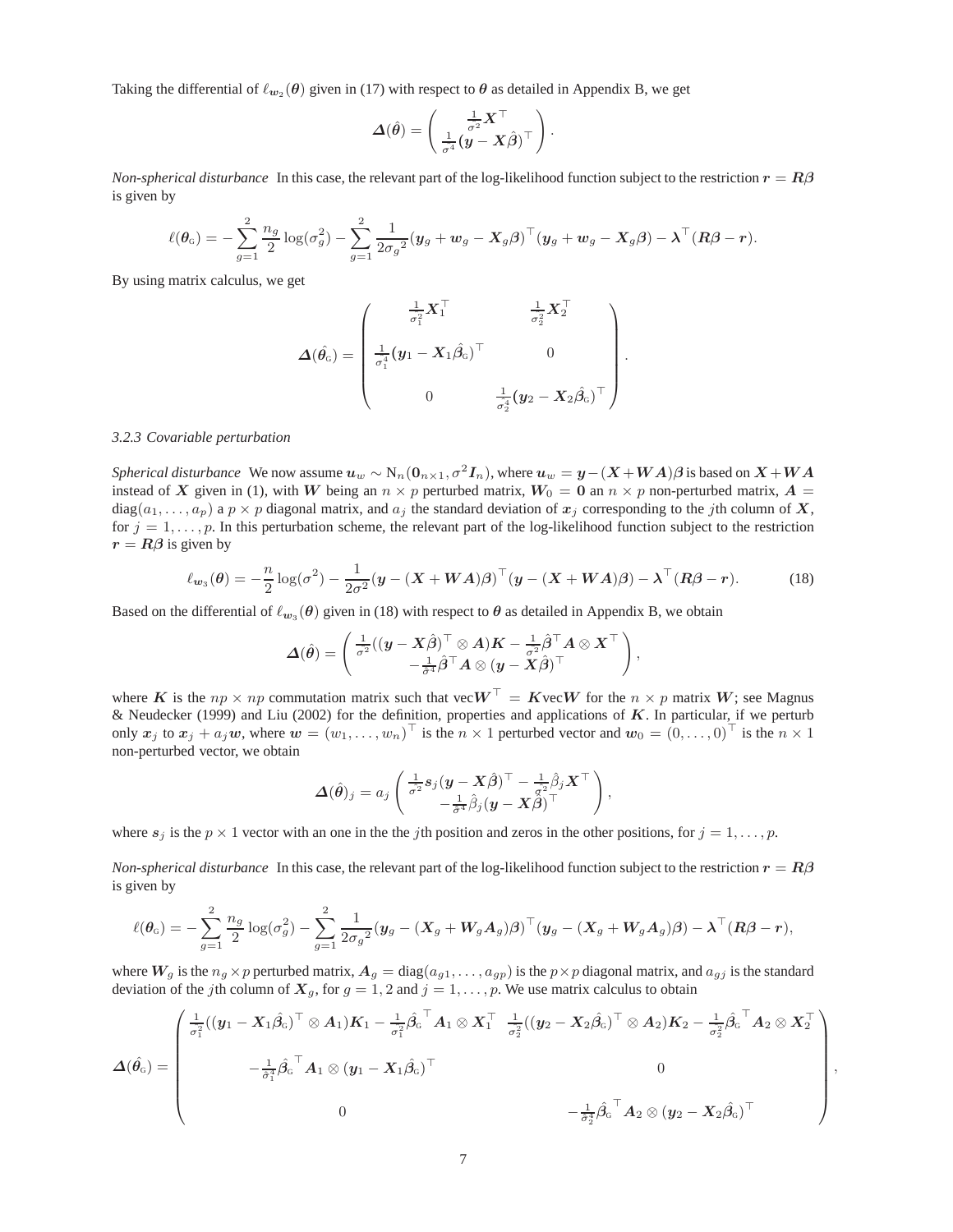where  $K_g$  is the  $n_g p \times n_g p$  commutation matrix such that vec $W_g^\top = K_g$ vec $W_g$  for the  $n_g \times p$  matrix  $W$ . In particular, if we perturb only  $x_j$  to  $x_j + a_j w$ , we obtain

$$
\Delta(\hat{\theta}_G)_j = a_j \begin{pmatrix} \frac{1}{\hat{\sigma}_1^2} s_j (\mathbf{y}_1 - \mathbf{X}_1 \hat{\beta}_G)^\top - \frac{1}{\hat{\sigma}_1^2} \hat{\beta}_{Gj} \mathbf{X}_1^\top & \frac{1}{\hat{\sigma}_2^2} s_j (\mathbf{y}_2 - \mathbf{X}_2 \hat{\beta}_G)^\top - \frac{1}{\hat{\sigma}^2} \hat{\beta}_{Gj} \mathbf{X}^\top \\ & - \frac{1}{\hat{\sigma}_1^4} \hat{\beta}_{Gj} (\mathbf{y}_1 - \mathbf{X}_1 \hat{\beta}_G)^\top & 0 \\ 0 & - \frac{1}{\hat{\sigma}_2^4} \hat{\beta}_{Gj} (\mathbf{y}_2 - \mathbf{X}_2 \hat{\beta}_G)^\top \end{pmatrix}
$$

,

where  $s_j$  is the  $p \times 1$  vector with an one in the the jth position and zeros in the other positions, for  $j = 1, \ldots, p$ .

## 3.3 Global influence

In addition to our local influence statistics  $F_{ii}$  and  $l_{\text{max}}$  given in Subsection 3.1, using the case deletion method, we introduce three global influence statistics: LD, relative change (RC) and generalised Cook distance (GCD). These are defined by

(a)  $LD_i = 2[\ell(\hat{\theta}) - \ell(\hat{\theta}_i)],$ (b) RC<sub>i</sub> =  $||\hat{\theta}_{(i)} - \hat{\theta}||/||\hat{\theta}||$ , (c)  $GCD_i = (\hat{\theta}_{(i)} - \hat{\theta})^{\top} J(\hat{\theta})^{-1} (\hat{\theta}_{(i)} - \hat{\theta})/k,$ 

for measuring differences between fits with and without the *i*th observation, for  $i = 1, \ldots, n$ . In the spherical disturbance case, to calculate these global influence measures,  $\ell$  is given in (5),  $\hat{\theta}$  is obtained using all the observations,  $\hat{\theta}_{(i)}$ is computed using the data without the *i*th observation,  $J(\hat{\theta})$  is given in (13) and  $k = p + 1$  is the dimension of  $\theta$ . In the non-spherical disturbance case,  $\ell$  is given in (10),  $\hat{\theta}_G$  is obtained using all the observations,  $\hat{\theta}_{Gi}$  is calculated using the data without the *i*th observation,  $J(\hat{\theta}_G)$  is in (14) and  $k = p + 2$  is the dimension of  $\theta_G$ .

## **4 Numerical illustration**

In this section, we illustrate and validate the diagnostic methodology proposed in this work with three empirical examples of real-world data. The first two examples are for the spherical disturbance case and the third one is for the non-spherical disturbance case.

#### 4.1 Example 1

We analyze the data for a response with seven covariables observed in 40 metropolitan areas used in a study by Ramanathan (1993, Table 10.1) and Cysneiros & Paula (2005). The objective of this study is to regress the number (in thousands) of subscribers with cable TV (Y) against the number (in thousands) of homes in the area  $(X_1)$ , the per capita income for each TV market with cable  $(X_2)$ , the installation fee  $(X_3)$ , the monthly service charge  $(X_4)$ , the number of TV signals carried by each cable system  $(X_5)$  and the number of TV signals received with good quality without cable  $(X<sub>6</sub>)$ . As Y is a count, we take its square root to try to stabilize the variance. Thus, the model is

$$
\sqrt{Y}_i = \beta_0 + \sum_{j=1}^6 x_{ij}\beta_j + \varepsilon_i,
$$

where  $\varepsilon_i \sim N(0, \sigma^2)$  are mutually independent errors, for  $i = 1, ..., 40$ . It is reasonable to expect the effect of each coefficient to be unidirectional, such as in Cysneiros & Paula (2005), so that the opposite direction is theoretically impossible. We may focus on assessing whether the number of subscribers changes as the monthly service charge changes, that is, to assess whether  $\beta_4 = 0$  or not, which can be treated as an exact linear restriction. Of course, in the same way for the remaining covariables, we may be interested in assessing other equality restrictions. Therefore, we use  $R\beta = 0$ , where

$$
\boldsymbol{R} = \begin{pmatrix} 0 & 0 & 1 & 0 & 0 & 0 & 0 \\ 0 & 0 & 0 & 1 & 0 & 0 & 0 \\ 0 & 0 & 0 & 0 & 1 & 0 & 0 \\ 0 & 0 & 0 & 0 & 0 & 1 & 0 \end{pmatrix},
$$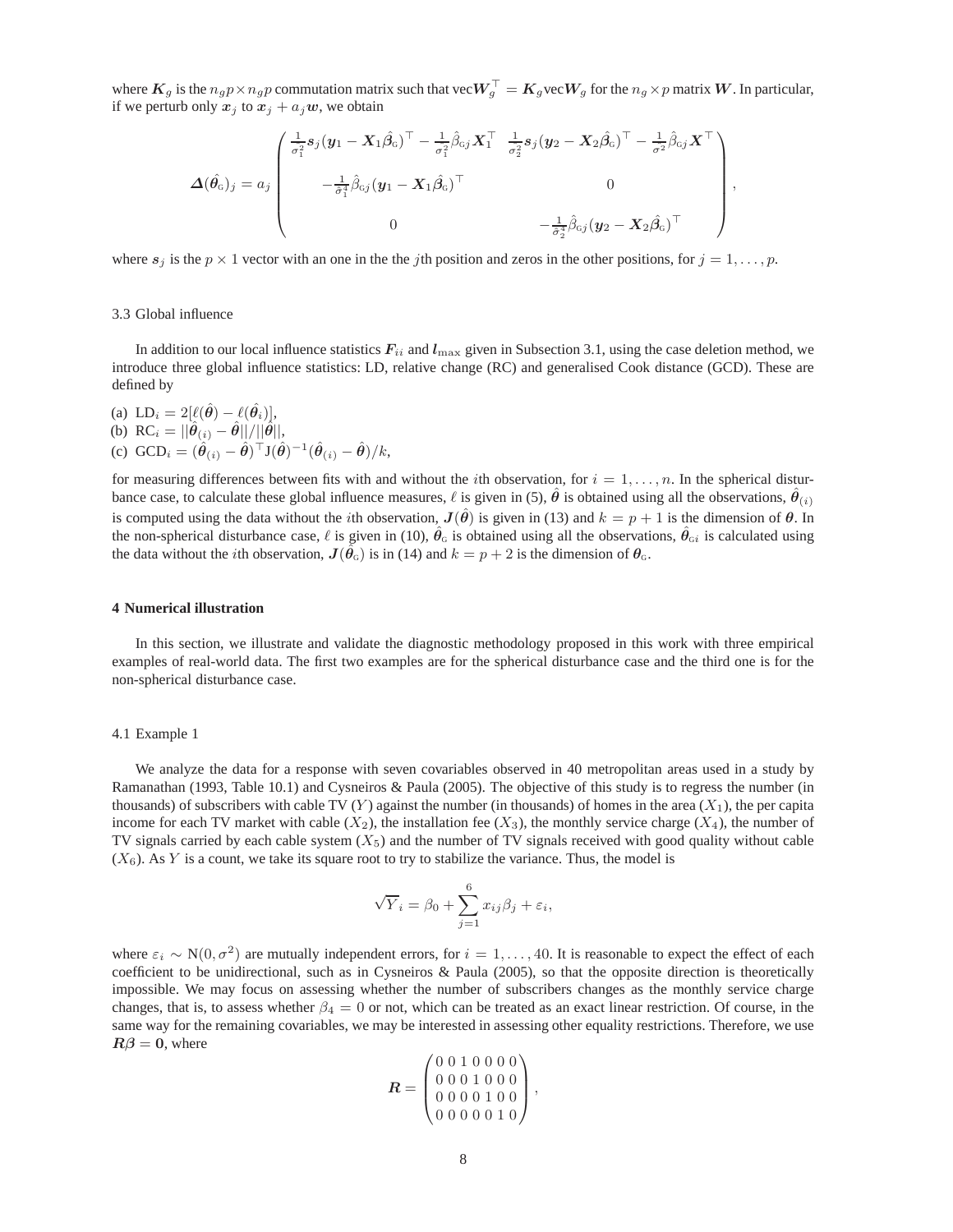and  $\beta = (\beta_0, \beta_1, \dots, \beta_6)^\top$ , such as in Cysneiros & Paula (2005). This corresponds to the exact linear restrictions  $\beta_2 = \beta_3 = \beta_4 = \beta_5 = 0$ . For these data, Cysneiros & Paula (2005) found case #14 to be most influential using the standardised residuals, and both cases #1 and #14 to be the most influential using the total local influence based on a quadratic penalty function. Employing our formulas provided in Section 3, we obtained the RML estimates and the plots of the diagonal elements of  $F$  and  $l_{\text{max}}$ . The plot of standardised residuals in Figure 1 may indicate two extremal observations. However, the potentially influential observations in Figure 2 include cases #21 and #16 identified by  $|F_{i,i}|$ , plus those found by Cysneiros & Paula (2005) and our  $l_{\text{max}}$ . In addition, the three global influence statistics in Figure 3 indicate that only cases #14 and #1 are influential.



**Fig. 1** Plot of standardised residual versus index for data of Example 1.

#### 4.2 Example 2

We use the data considered in Paula & Cysneiros (2010, Application 1). The response  $(Y)$  is the weight to height ratio (scaled by a factor of 100) versus age  $(X)$  for 72 children from birth to 71.5 months. A restricted normal model is proposed with response required to be cubic for  $x \le t_0$  and linear for  $x > t_0$  ( $t_0 = 16$  months), that is,

$$
Y_i = \beta_0 + \sum_{j=1}^3 x_i^j \beta_j + \beta_4 (x_i - t_0)_+^3 + \varepsilon_i, \quad i = 1, \dots, 72,
$$

where  $\varepsilon_i \sim N(0, \sigma^2)$  are mutually independent errors, and  $(x_i - t_0)_+ = 0$  if  $x \le t_0$ , or  $(x_i - t_0)_+ = x_i - t_0$  if  $x \ge t_0$ with the restrictions  $\mathbf{R}\beta = \mathbf{0}$  to guarantee a linear tendency after  $t_0$ . Thus,

$$
\boldsymbol{R} = \left(\begin{array}{rrr} 0 & 0 & 1 & 0 & -3t_0 \\ 0 & 0 & 0 & 1 & 1 \end{array}\right),
$$

and  $\boldsymbol{\beta} = (\beta_0, \beta_1, \beta_2, \beta_3, \beta_4)^\top$ .

Using a quadratic penalty function under a model perturbation scheme, Paula & Cysneiros (2010, Application 1) applied the total local influence method to  $\beta$  and then to  $\sigma^2$ . They found two young children identified as cases #2 and #8 have a large total local influence on  $\beta$ , and cases #8, #21 and #25 have a large influence on  $\sigma^2$ . Using our formulas provided in Section 3, we obtain the RML estimates and the plots of the diagonal elements of  $F$  and  $l_{\text{max}}$ . The plot of standardised residuals in Figure 4 indicates four extremal observations. However, the potentially influential cases in Figure 5 include #1, #72 and #9, and even #2 and #8, identified by  $F_{ii}$  and  $I_{\text{max}}$ , in addition to those found by Paula & Cysneiros (2010, Application 1), with case #1 or #72 being the most influential ones in one or two perturbation schemes. In Figure 6, the LD statistics may indicate that cases #8, #2, #1 and #21 are influential. The other two global influence statistics indicate that only cases #2 and #1 are influential.

# 4.3 Example 3

The objective of this example is to apply our results with restrictions for the non-spherical case. We use the data analysed in Examples 9.8 and 9.9 in Wooldridge (2013) to study if the R&D intensity increases with firm size, while an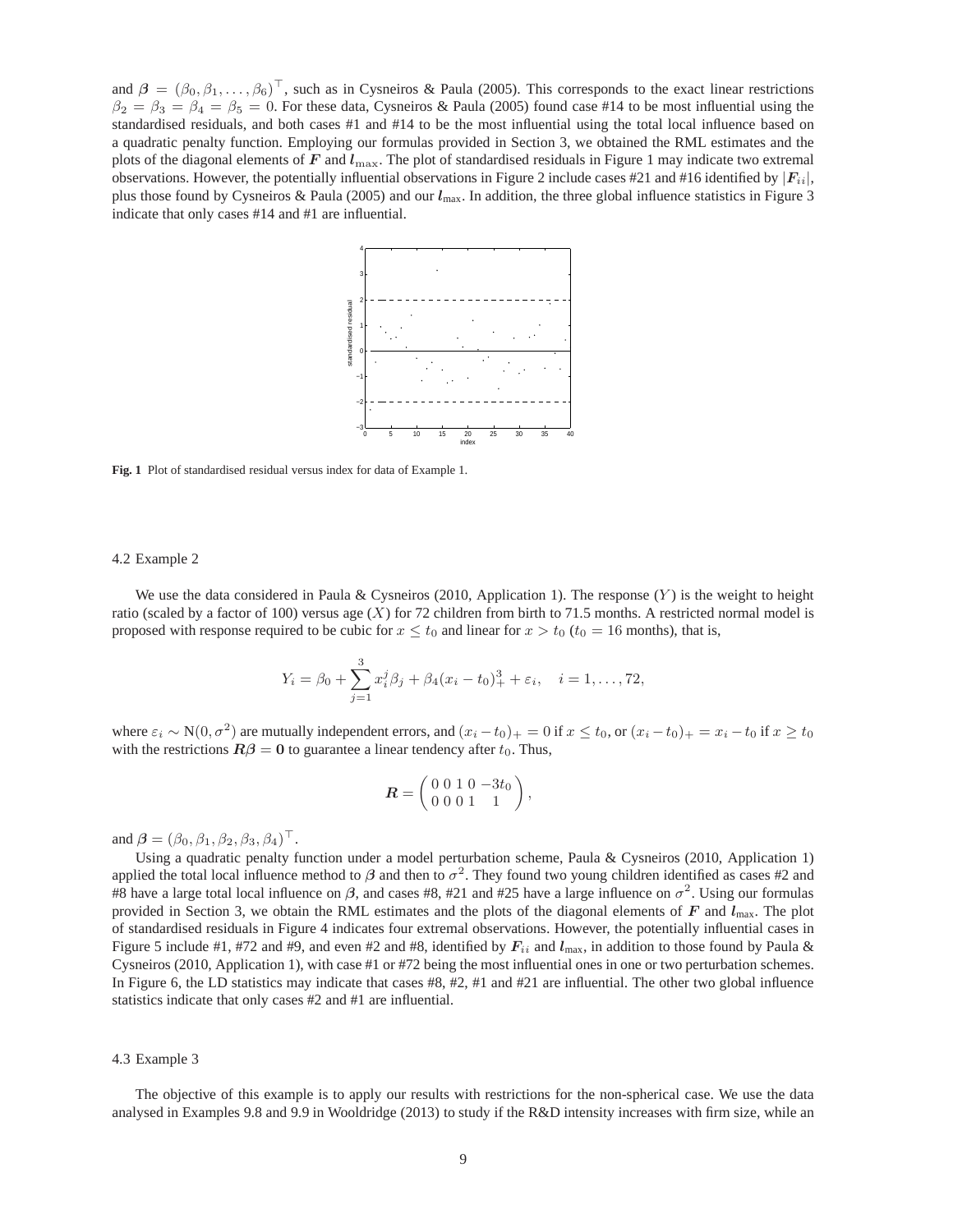

Fig. 2 Plots of diagonal element of F versus index (left) and of element of  $l_{\text{max}}$  versus index (right) for data of Example 1.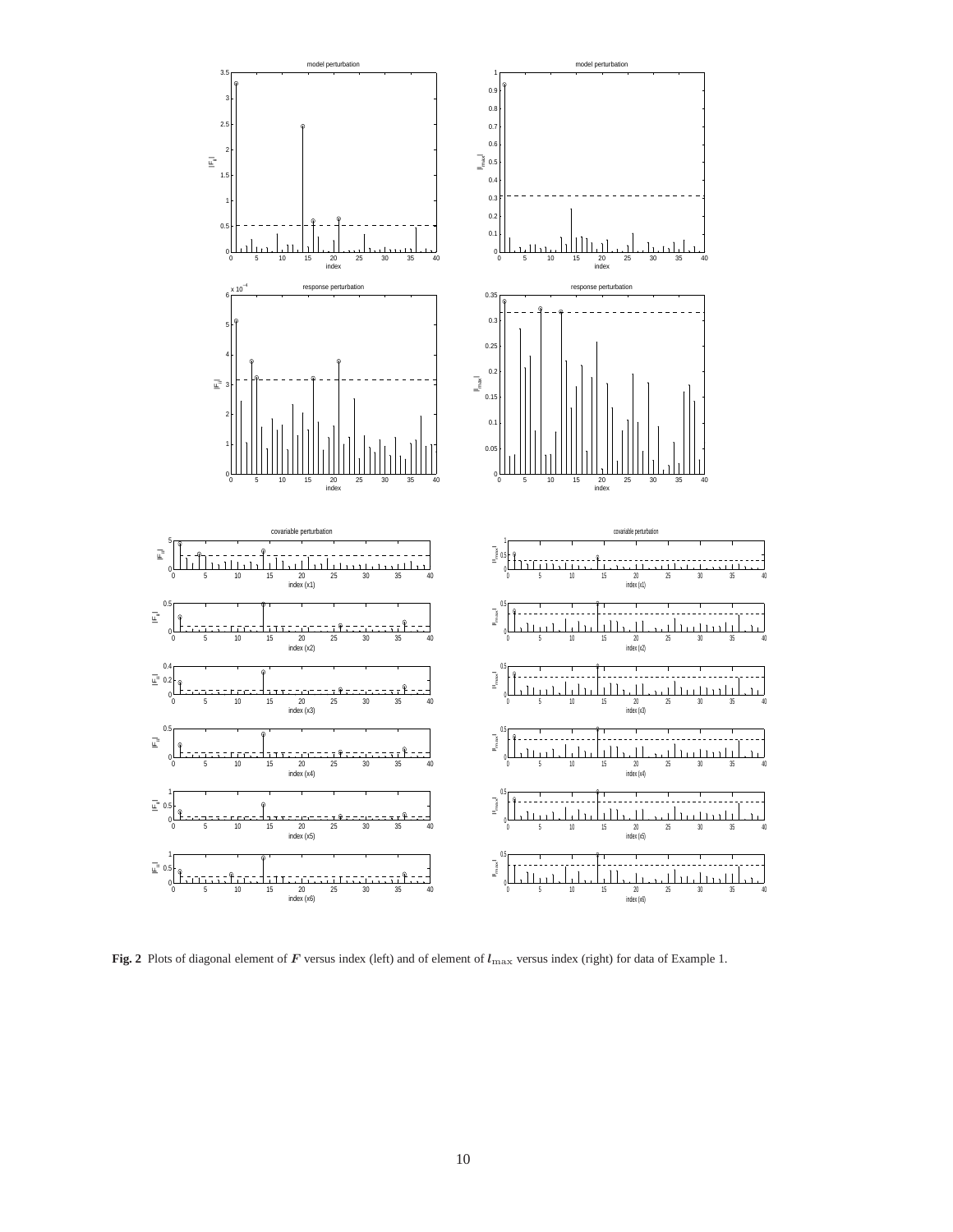

**Fig. 3** Plots of global influence statistics versus index for data of Example 1.



**Fig. 4** Plot of standardised residual versus index for data of Example 2.

equality restriction on the coefficient may be involved. Following Wooldridge (2013), we suppose that R&D expenditures as a percentage of sales are related to sales and profits as a percentage of sales by

$$
Y_i = \beta_0 + x_{i1}\beta_1 + x_{i2}\beta_2 + \varepsilon_i, \quad i = 1, ..., 32,
$$

where the responses  $Y_i$  are for the R&D intensity, the covariables  $x_{i1}$  and  $x_{i2}$  are the firm sales (in millions) and the profit margins, respectively. For a simple illustration, we impose  $\mathbf{R} = (0, 1, 0)$  and  $\mathbf{r} = 0.00005$ , which agrees with the data analysis in Wooldridge (2013). After ordering the data by the sizes of  $x_{i1}$ , that is, the sales, and splitting the data into two groups of 16 observations, we assume  $\varepsilon_i \sim N(0, \sigma_1^2)$ , for  $i = 1, ..., 16$ , and  $\varepsilon_i \sim N(0, \sigma_2^2)$ , for  $i = 17, ..., 32$ , are mutually independent errors. We fit the model and conduct the Goldfeld-Quandt test for heteroscedasticity with p-value  $= 0.012 < 0.05 = \alpha$ , which supports the appropriateness of a non-spherical disturbance model with  $\sigma_1^2 \neq \sigma_2^2$ .

We present a plot of the standardised residuals in Figure 7. Note that this residual for case #1 is greater than 2. In Figure 8, the local influence statistics find case #1 to be most influential and cases #22, #30, #32 and #10 are possibly influential. In Figure 9, the global influence statistics suggest cases #1 and #30 are influential, with cases #32 and #10 to be noted. Using a dummy variable approach, Wooldridge (2013) found cases #10 and #1 to be individually influential. They are the largest firm (case #10) and the firm with the highest value of  $R&D$  intensity (case #1). We find that case #1 is more influential than case #10, and identify additional observations including cases #22 and #30 as potentially influential using our local influence method with  $F_{ii}$  and even  $l_{\text{max}}$ . These cases are not identified by the global influence or dummy variable approaches.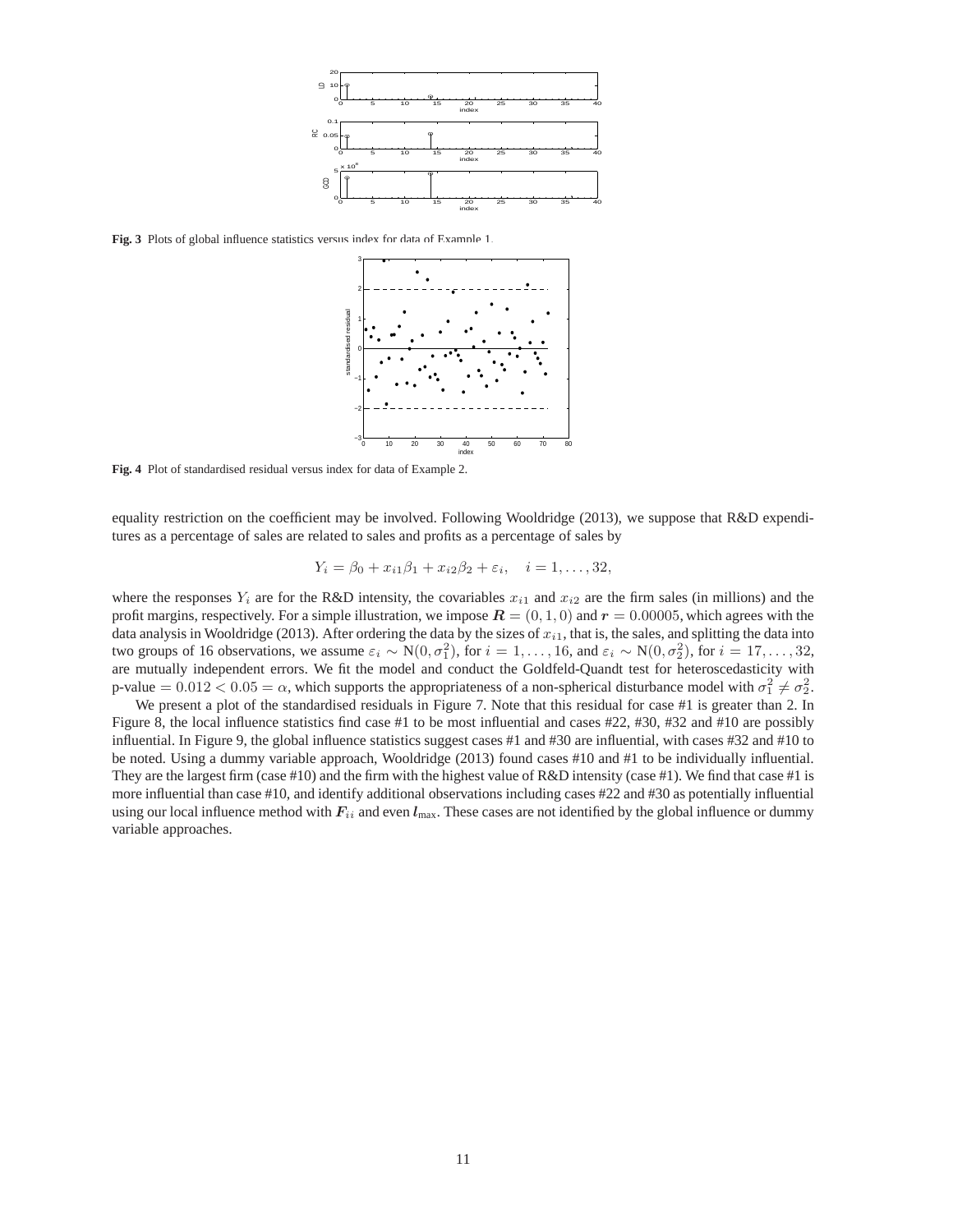

Fig. 5 Plots of diagonal element of F versus index (left) and of element of  $l_{\rm max}$  versus index (right) for data of Example 2.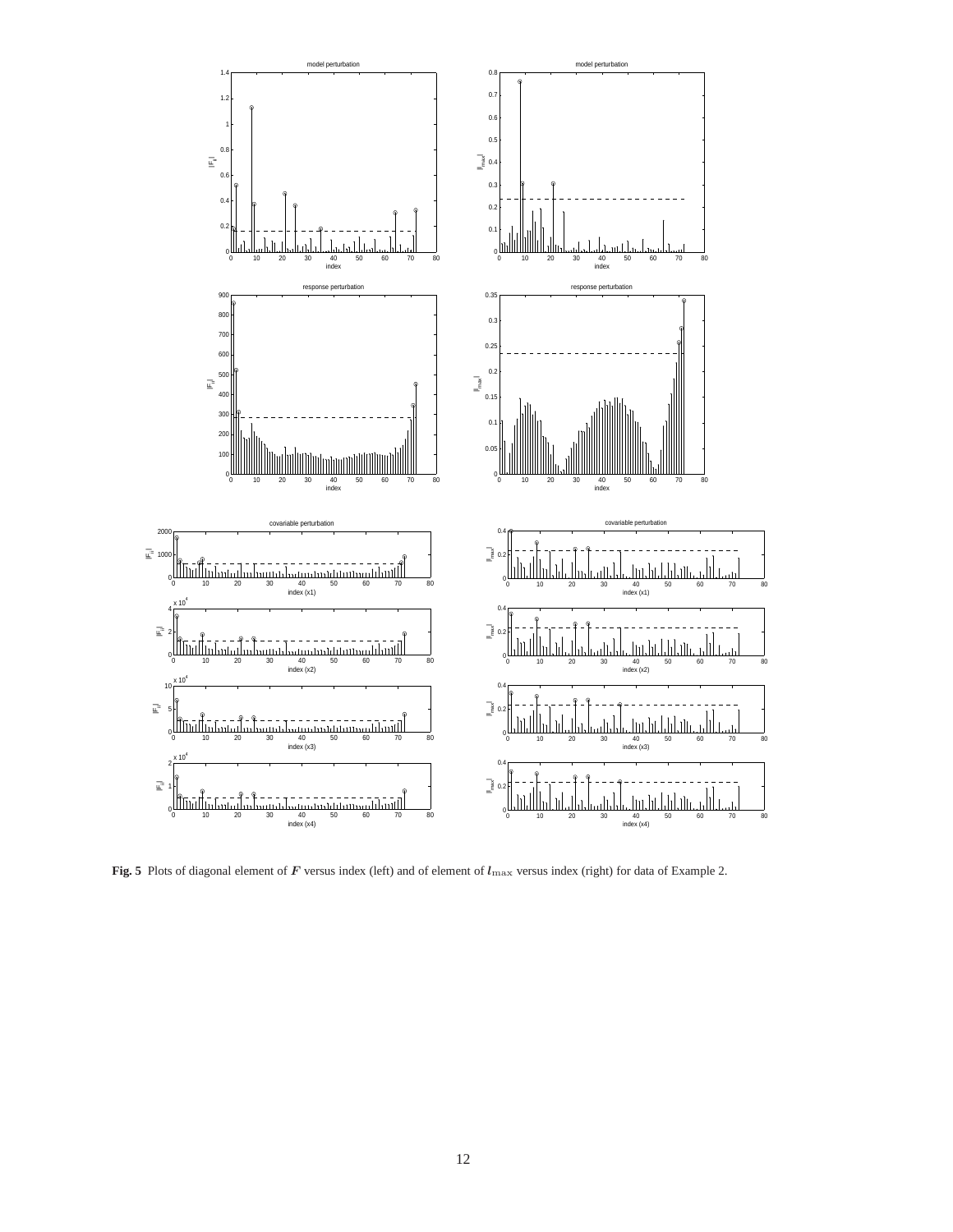

**Fig. 6** Plots of global influence statistics versus index for data of Example 2.



**Fig. 7** Plot of standardised residual versus index for data of Example 3.

#### **5 Concluding remarks**

We have established results for influence diagnostics in the possibly heteroskedastic regression linear model with exact linear restrictions. We have used the restricted maximum likelihood estimators with Lagrange multipliers for the linear penalty function to find the diagnostic matrix. On one hand, the empirical examples have indicated that our results can be used to make findings similar to those on the same datasets provided in Cysneiros & Paula (2005) and Paula & Cysneiros (2010). On the other hand, we have seen that our results are different from those given in Cysneiros & Paula (2005) and Paula & Cysneiros (2010) in a number of ways. Our methodology may be used in the non-spherical disturbance case and further extended models. For diagnostics, we have used not just the total local influence statistics which are based on the diagonal elements of the diagnostic matrix, but also the direction eigenvector associated with its largest eigenvalue. We have compared the local influence statistics with three global influence statistics by examining the possible influential observations identified by these sets of influence statistics. Our local influence statistics have identified more possible influential observations than the local influence statistics in Cysneiros & Paula (2005) and Paula & Cysneiros (2010) and our global influence statistics. These results are directly related to the restricted least squares estimators, which have been widely used in econometrics and statistics. They also complement those results for the linear model established by Liu & Neudecker (2007) using a sensitivity analysis approach. Our results can be used and implemented in a reasonably easy way by computer packages. Our Matlab codes are available on request.

# **Appendix A: differentials for the Hessian matrix**

We use matrix calculus as studied in Magnus & Neudecker (1999) to establish our results in both disturbance cases. In the spherical disturbance case, we present the differentials for the Hessian matrix in Appendix A and for the  $\Delta$ matrices in Appendix B. In the non-spherical disturbance case, we obtain the differentials and matrices in a similar manner, so that they are and omitted here.

First, we take the differential of  $\ell$  given in (5) with respect to  $\beta$  and  $\sigma^2$  and obtain

$$
d_{\beta}\ell = \frac{1}{\sigma^2}(\boldsymbol{y} - \boldsymbol{X}\boldsymbol{\beta})^{\top}\boldsymbol{X}d\boldsymbol{\beta} - \boldsymbol{\lambda}^{\top}\boldsymbol{R}d\boldsymbol{\beta},
$$
\n(19)

$$
\mathrm{d}_{\sigma^2}\ell = -\frac{n}{2\sigma^2}\mathrm{d}\sigma^2 + \frac{(\mathbf{y} - \mathbf{X}\boldsymbol{\beta})^\top(\mathbf{y} - \mathbf{X}\boldsymbol{\beta})}{2\sigma^4}\mathrm{d}\sigma^2. \tag{20}
$$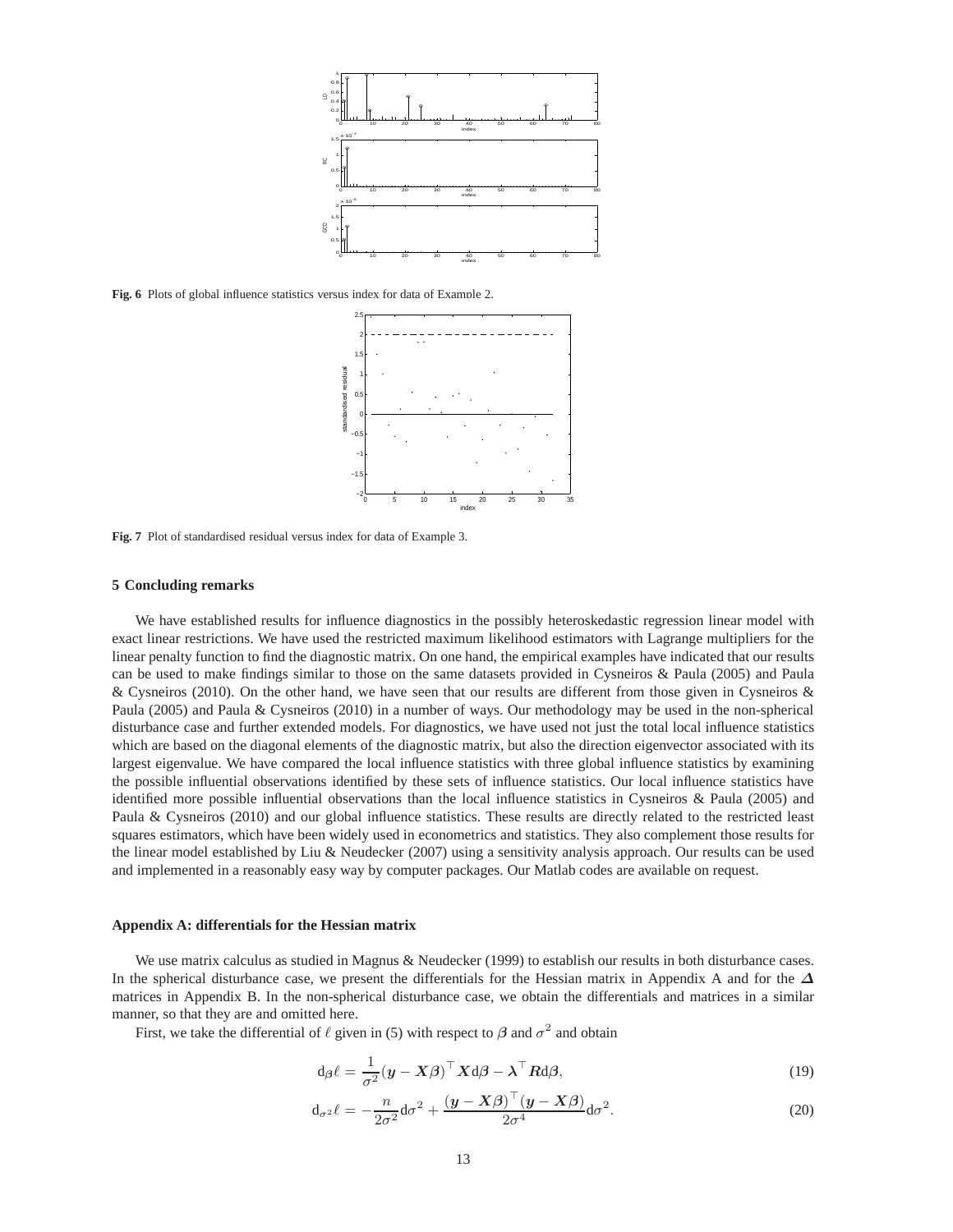

Fig. 8 Plots of diagonal element of F and  $l_{\text{max}}$  versus index for data of Example 3.



**Fig. 9** Plots of global influence statistics versus index for data of Example 3.

Then, we take the differentials of the elements of the score vector given in (19) and (20) with respect to  $\beta$  and  $\sigma^2$  as

$$
d_{\beta}^{2}\ell = -\frac{1}{\sigma^{2}}d\beta \boldsymbol{X}^{\top}\boldsymbol{X}d\beta,
$$
\n(21)

$$
d_{\sigma^2}^2 \ell = \frac{n}{2\sigma^4} d\sigma^2 d\sigma^2 - \frac{1}{\sigma^6} d\sigma^2 (\boldsymbol{y} - \boldsymbol{X}\boldsymbol{\beta})^\top (\boldsymbol{y} - \boldsymbol{X}\boldsymbol{\beta}) d\sigma^2, \tag{22}
$$

$$
d_{\beta\sigma^2}^2 \ell = -\frac{1}{\sigma^4} d\beta^\top \boldsymbol{X}^\top (\boldsymbol{y} - \boldsymbol{X}\beta) d\sigma^2.
$$
 (23)

We establish the Hessian matrix  $H(\theta)$  from the differentials given in (21), (22) and (23).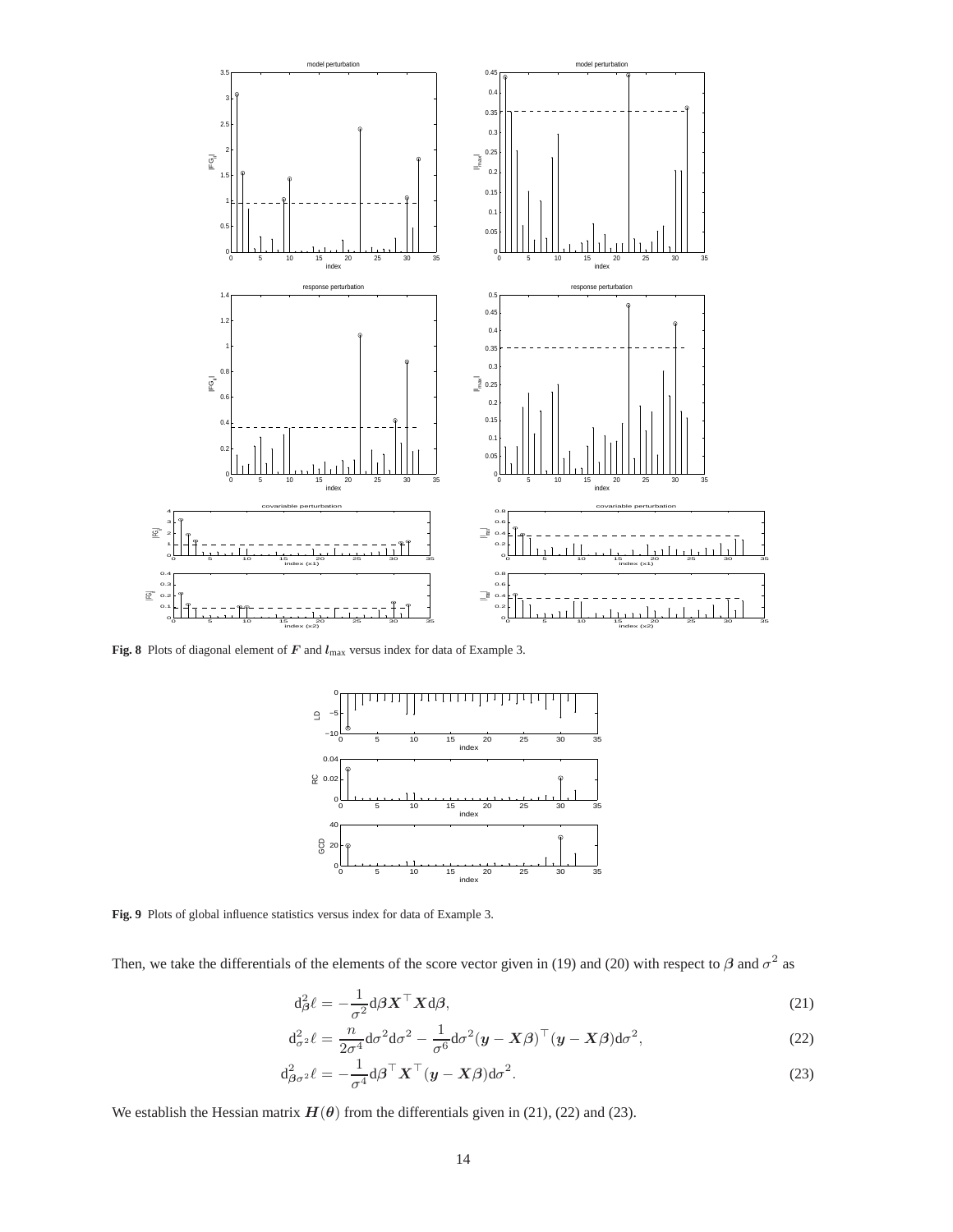#### **Appendix B: differentials for the perturbation schemes**

We present the differentials for the perturbation schemes in the spherical disturbance case defined in Subsection 3.2 considering the log-likelihood functions  $\ell_{w_1}, \ell_{w_2}$  and  $\ell_{w_3}$  established in (16), (17) and (18), respectively. From the differentials, we get the  $\Delta$  matrices.

*Model perturbation* Taking the differential of  $\ell_{w_1}$  with respect to  $\beta$  and  $\sigma^2$ , we obtain

$$
d_{\beta} \ell_{w_1} = \frac{1}{\sigma^2} d_{\beta} \sigma^{\top} X^{\top} W(y - X\beta) - d_{\beta} \sigma^{\top} R^{\top} \lambda,
$$
  

$$
d_{\sigma^2} \ell_{w_1} = -\frac{n}{2\sigma^2} d_{\sigma^2} + \frac{(y - X\beta)^{\top} W(y - X\beta)}{2\sigma^4} d_{\sigma^2}.
$$

Taking the differential of  $d\ell_{w_1}$  with respect to w, we obtain

$$
d_{\beta w}^2 \ell_{\boldsymbol{w}_1} = \frac{1}{\sigma^2} d\boldsymbol{\beta}^\top \boldsymbol{X}^\top d\boldsymbol{W} (\boldsymbol{y} - \boldsymbol{X} \boldsymbol{\beta})
$$
  
\n
$$
= \frac{1}{\sigma^2} d\boldsymbol{\beta}^\top ((\boldsymbol{y} - \boldsymbol{X} \boldsymbol{\beta})^\top \otimes \boldsymbol{X}^\top) \boldsymbol{S} d\boldsymbol{w},
$$
  
\n
$$
d_{\sigma^2 w}^2 \ell_{\boldsymbol{w}_1} = \frac{1}{2\sigma^4} d\sigma^2 (\boldsymbol{y} - \boldsymbol{X} \boldsymbol{\beta})^\top d\boldsymbol{W} (\boldsymbol{y} - \boldsymbol{X} \boldsymbol{\beta})
$$
  
\n
$$
= \frac{1}{2\sigma^4} d\sigma^2 ((\boldsymbol{y} - \boldsymbol{X} \boldsymbol{\beta})^\top \otimes (\boldsymbol{y} - \boldsymbol{X} \boldsymbol{\beta})^\top) \boldsymbol{S} d\boldsymbol{w}.
$$

*Response perturbation* Taking the differential of  $\ell_{w_2}$  with respect to  $\beta$  and  $\sigma^2$ , we obtain

$$
d_{\beta}\ell_{\mathbf{w}_2} = \frac{1}{\sigma^2} d_{\beta} \mathbf{X}^{\top} (\mathbf{y} + \mathbf{w} - \mathbf{X}\beta) - d_{\beta} \mathbf{X}^{\top} \mathbf{A},
$$
  

$$
d_{\sigma^2}\ell_{\mathbf{w}_2} = -\frac{n}{2\sigma^2} d_{\sigma^2} + \frac{(\mathbf{y} + \mathbf{w} - \mathbf{X}\beta)^{\top} (\mathbf{y} + \mathbf{w} - \mathbf{X}\beta)}{2\sigma^4} d_{\sigma^2}.
$$

Taking the differential of  $d\ell_{w_2}$  with respect to w we obtain

$$
\begin{aligned} \mathrm{d}^2_{\beta w} \ell_{\bm{w}_2} &= \frac{1}{\sigma^2} \mathrm{d} \bm{\beta}^\top \bm{X}^\top \mathrm{d} \bm{w}, \\ \mathrm{d}^2_{\sigma^2 w} \ell_{\bm{w}_2} &= \frac{1}{\sigma^4} \mathrm{d} \sigma^2 (\bm{y} + \bm{w} - \bm{X} \bm{\beta})^\top \mathrm{d} \bm{w}. \end{aligned}
$$

*Covariable perturbation* Taking the differential of  $d\ell_{w_3}$  with respect to  $\beta$  and  $\sigma^2$ , we obtain

$$
d_{\beta}\ell_{w_3} = \frac{1}{\sigma^2} d\beta^{\top} (X + WA)^{\top} (y - (X + WA)\beta) - d\beta^{\top} R^{\top} \lambda,
$$
  

$$
d_{\sigma^2}\ell_{w_3} = -\frac{n}{2\sigma^2} d\sigma^2 + \frac{1}{2\sigma^4} d\sigma^2 (y - (X + WA)\beta)^{\top} (y - (X + WA)\beta).
$$

Taking the differential of  $d\ell_{w_3}$  with respect to w, we obtain

$$
d_{\beta w}^2 \ell_{w_3} = \frac{1}{\sigma^2} d\beta^\top A dW^\top (y - (X + WA)\beta) - \frac{1}{\sigma^2} d\beta^\top (X + WA)^\top dWA\beta,
$$
  

$$
d_{\sigma^2 w}^2 \ell_{w_3} = -\frac{1}{\sigma^4} d\sigma^2 (y - X\beta - WA\beta)^\top dWA\beta.
$$

## **Acknowledgments**

We would like to thank Professor Andrea Cerioli, Editor-in-Chief, and the referees for their constructive comments which have led to an improved version of the manuscript. We would also like to thank Professor Francisco J.A. Cysneiros at Universidade Federal de Pernambuco (Brazil) for providing us with the data and for his valuable assistance. The research for the present paper has been initiated and conducted since the authors met in pairs at the Australian National University (Australia), Universidad de Valparaiso (Chile) and Southwestern University of Finance and Economics (China). The authors are very grateful to the institutions and the colleagues for their kind support and hospitality. An early version of the paper was presented at the ASC-IMS Conference in Sydney in July 2014. The research of Dr. Victor Leiva has been supported by FONDECYT 1120879 (Chile).